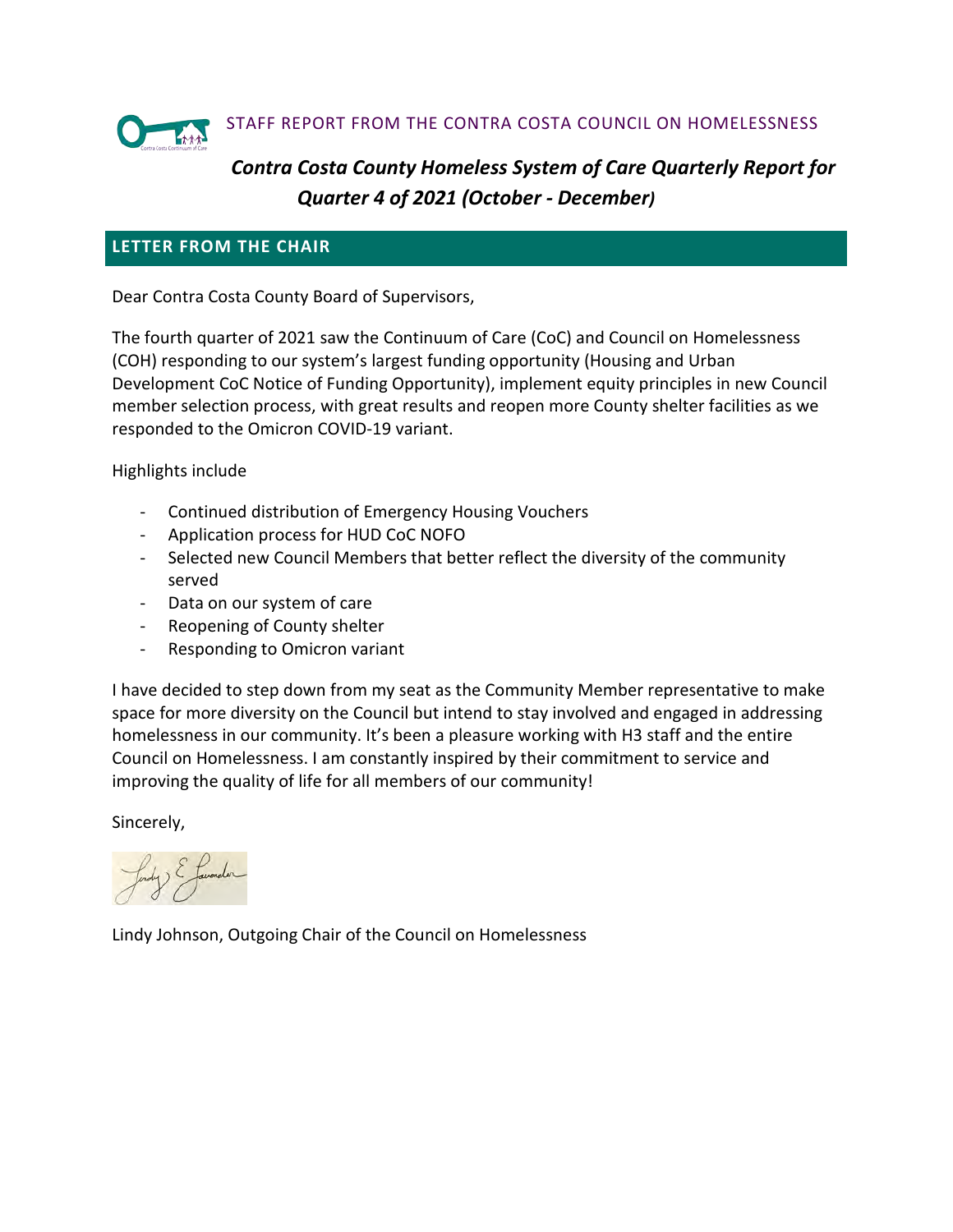

#### **INTRODUCTION**

The Contra Costa Council on Homelessness (CoH) is the governing and oversight body for the County homeless Continuum of Care (CoC) and is appointed by the Board of Supervisors. The Council provides advice and input to the Board of Supervisors on the operations of homeless services, program operations, and program development efforts in Contra Costa County. The Contra Costa Council on Homelessness is the governing body for the Contra Costa County Continuum of Care (CoC).

The Contra Costa CoC is comprised of multiple partners, including service providers, members of the faith community, local business, private and public funders, community members, education system and law enforcement, and others who are working collaboratively to end homelessness. The COH and COC are supported by Contra Costa Health Services Health, Housing & Homeless Services (H3) Division. H3 functions as the CoC administrative entity and collaborative applicant, CoC Lead Agency and Homeless Management Information System (HMIS database) Lead Agency.

The purpose of this report is to share information about the CoC and COH activities with the Contra Costa County Board of Supervisors and to provide recommendations from the COH to the County Board of Supervisors on long range planning and policy formulation that would support the county homeless CoC. This report includes information on system data, funding and policy activities, and CoC initiatives. All information will reflect activities and data for the prior quarter.

This report was produced on behalf of the CoH by H3 in collaboration with the CoH and CoC partners.

## **SYSTEM DATA**

Appendix A includes a data analysis depicting the inflow and outflow of clients in the system, current utilizers of the system, and recidivism (rates of individuals returning to homelessness). The graphics and content in that analysis depict data for the fourth quarter of 2021 (October, November and December).

#### **SYSTEM FUNDING**

This quarter the CoC continued to evaluate the system of care and pursued funding opportunities to address the gaps in Contra Costa's homeless system, including our largest source of funding, the HUD CoC NOFO

**HUD CoC NOFO**- In Quarter 4 of 2021, the CoC completed its Housing and Urban Development Continuum of Care Notice of Funding Opportunity (HUD CoC NOFO) application process. This work including having a sub-committee of the Council on Homelessness review and rank all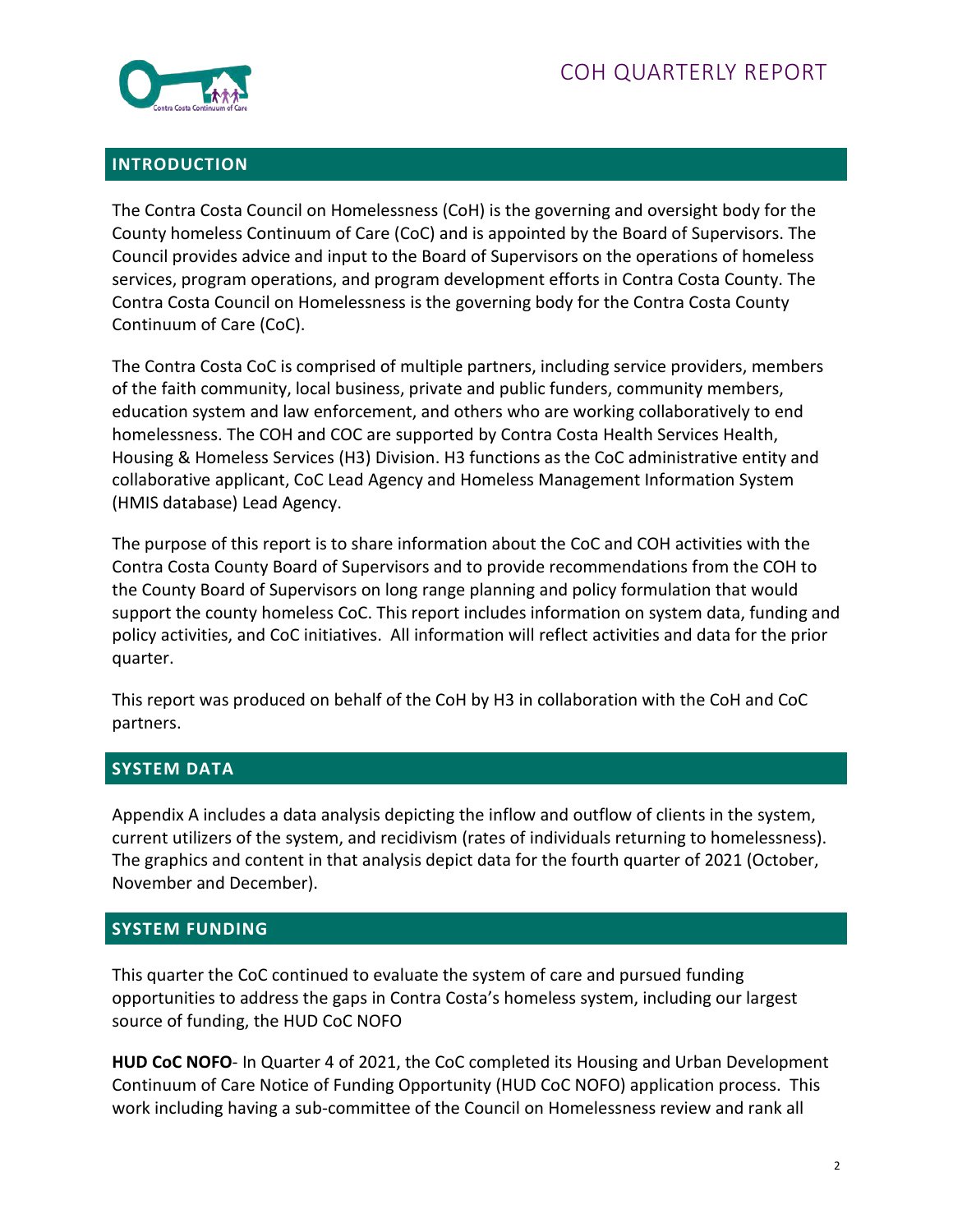

submitted applications from providers seeking HUD CoC funds and having the Council on Homelessness vote on the final ranking of projects to be submitted to HUD. The full application was submitted to HUD 11/15/21.

**Emergency Housing Vouchers (EHV)-** The American Rescue Plan (ARP) of 2021 appropriated \$5 billion for New Emergency Housing Vouchers (Tenant Based Rental Assistance). Contra Costa received 201 vouchers. Fifty seven (57) long term shelter stayers were approved through Contra Costa's Coordinated Entry System (CES) and referred to the Housing Authority of Contra Costa County (HACCC) for processing and approval. Contra Costa CES, along with HomeBase, conducted multiple trainings on aftercare and individualized service plans with providers making referrals for EHV and client facing materials were developed and translated into Spanish.

## **POLICY**

The CoC works closely with H3 and local stakeholders and system partners to track homeless and affordable housing policy that may impact the CoC, its clients, funding or current and future operations. The CoH and CoC, with support from H3, tracked the state budget and United States Department of Housing and Urban Development (HUD) for upcoming funding and funding policy strategies related to homelessness.

The Council tracked progress of the state budget closely and is preparing for community input opportunities to help determine local priorities for future funding.

## **SYSTEM INITIATIVES**

The CoC regularly engages in multiple activities, partnerships, evaluations, and improvement that are designed to improve services to clients and achieve various system goals.

**Equity -** C4 Innovations, a technical assistance provider, conducted Listening Sessions with clients and staff as part of an equity assessment that will be presented in Q1 2022. Using revised the supplemental application and rubric, the Council selected new Council members that increased the racial and ethnic diversity and number of people with lived experience to serve on the Council.

**Homelessness Awareness Month –** To mark Homelessness Awareness Month (November), the CoC developed a 100+ page toolkit [\(https://cchealth.org/h3/coc/pdf/Homeless-Awarenes-](https://cchealth.org/h3/coc/pdf/Homeless-Awarenes-Toolkit.pdf)[Toolkit.pdf\)](https://cchealth.org/h3/coc/pdf/Homeless-Awarenes-Toolkit.pdf) , a 5-minute video amplifying the voices of people with lived experience of homelessness [\(https://spark.adobe.com/video/g8uFATP1cNCaI\)](https://spark.adobe.com/video/g8uFATP1cNCaI), recognized over 50 outstanding individuals and agencies impacting homelessness [\(https://cchealth.org/h3/coc/awards.php\)](https://cchealth.org/h3/coc/awards.php), presented to the Board of Supervisors on 11/9 and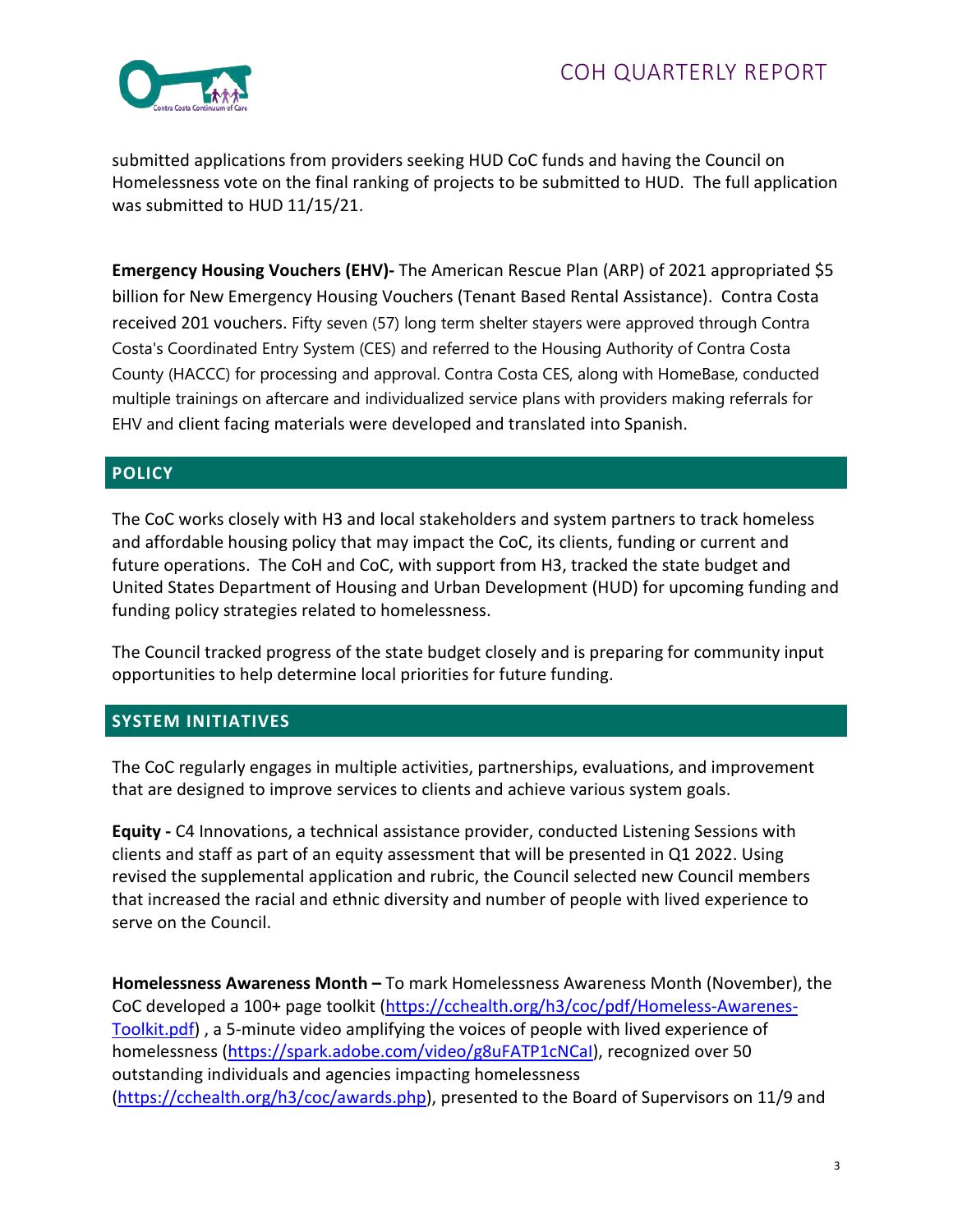

hosted a the CoC Learning Hub: "Hearing Other People's Experiences (H.O.P.E.) Beyond Homelessness", a panel discussion featuring people with lived experience in our community. A recording of the Learning Hub can be viewed here:<https://youtu.be/1-V9Su8fnUc> and recommendations from the attendees of that panel discussion can be found in the "Recommendations" section below.

**Regional Action Plan Progress-** The Council on Homelessness Continuous Quality Improvement Committee was renamed the "Plan for Accelerating Transformative Housing (PATH) Innovations Committee". This committee of diverse stakeholders is looking at the Regional Action Plan 1:2:4 cost/gaps analysis model and will utilize improvement science techniques to test the effectiveness of selected interventions.

**Meetings, Trainings, and Events –** The CoC hosted three (3) COH meetings for Councilmembers to meet to conduct the business of the CoC Board; multiple Committee and Work Group meetings including three (3) HUD CoC NOFO Review and Rank Sessions, one (1) Oversight Committee meeting with three (3) EHV Work Group meetings and one (1) public EHV Feedback session to support the work of that committee, one (1) HMIS Policy Committee meeting, one (1) Continuous Quality Improvement (CQI) Committee meeting, one (1) Homelessness Awareness Month (HAM) Committee meeting and two (2) video Work Group meetings to support the work of that committee, three (3) Nominating Committee meetings, one (1) Point in Time Count Committee meeting; and additional CoC meetings including: one (1) Executive Director meeting; three (3) CoC provider meetings; two (2) trainings including "Workforce Development" and "Working with Clients with Criminal Histories", a CoC Learning Hub :"Hearing Other People's Experiences (H.O.P.E.) Beyond Homelessness" and the launch of the Homeless-Workforce Integration Network (H-WIN) meetings (a partnership between Workforce Development and Homeless Services). The recordings, minutes and materials for trainings and meetings can be found on the H3 website<sup>[1](#page-3-0)</sup> and on the County agenda center<sup>2</sup>, and a calendar of upcoming meetings and events can be found on the H3 website.

## **COVID-19 UPDATE**

The CoC has continued to support providers, staff, and consumers during the COVID-19 pandemic providing guidance, COVID-19 testing, vaccines, and implementing a strategy to transition individuals in Project Roomkey into permanent housing. The system of care is

<span id="page-3-0"></span><sup>1</sup> <https://cchealth.org/h3/coc/partners.php#Training>2 <https://www.contracosta.ca.gov/agendacenter>

<span id="page-3-1"></span>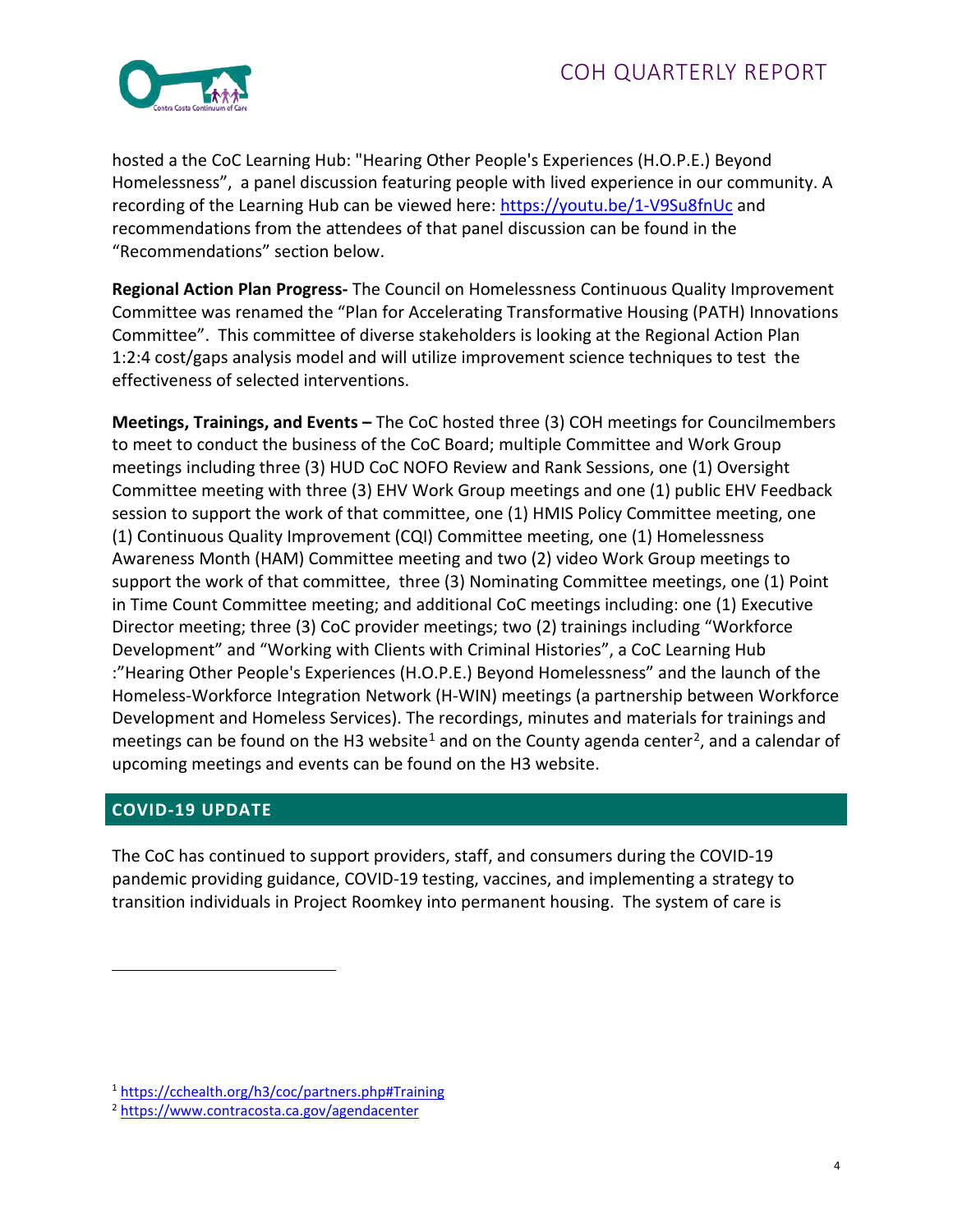

continuing to reopen programs and sites in accordance with health orders and guidance provided by Contra Costa Health Services.

**Brookside Shelter –** The County's Brookside Shelter in Richmond reopened on December 1st, 2022 with capacity for 34 individuals and 2 couples.

**Delta Landing-** In Q4, the project formerly known as the East County Interim Housing Project (ECHIP) was renamed to Delta Landing. H3 hosted a Grand Opening on December  $6<sup>th</sup>$  that included attendance by a representative from Governor Newsome's office as well representatives from other as local, state and federal elected officials. Construction is expected to finish in early 2022, and when reopened, the facility will have 172 resident rooms.

**Project Room Key-** In Q4, operations at the Marriott, SureStay, and Premier Inn continued, pending the reopening of Delta Landing. The SureStay in Richmond was host to 32 PUI rooms, but because of the recent surge across the county, an additional 20 rooms were brought online for PUI placements. H3 and Public Health continue closely monitoring occupancy at the site.

## **TESTING AND VACCINATION**

In the fourth quarter of 2021, among people who meet the HUD definition of homelessness:

- # of COVID-19 tests: 5,128
- # of individuals with positive test for COVID-19: 95
- # of vaccines administered: 1,738

Additional data related to COVID-19 and those experiencing homelessness can be found on the data dashboard.[3](#page-4-0)

#### **RECOMMENDATIONS**

Participants of the 11/8/21 CoC Learning Hub: "Hearing Other People's Experiences (H.O.P.E.) Beyond Homelessness" were asked to provide their recommendations to decision makers about how to best respond to homelessness. Three key themes emerged from their responses:

- 1. Invest more in direct services
- 2. Invest in amplifying the voice of people with lived experience
- 3. Invest in housing

<span id="page-4-0"></span><sup>3</sup> https://www.coronavirus.cchealth.org/homeless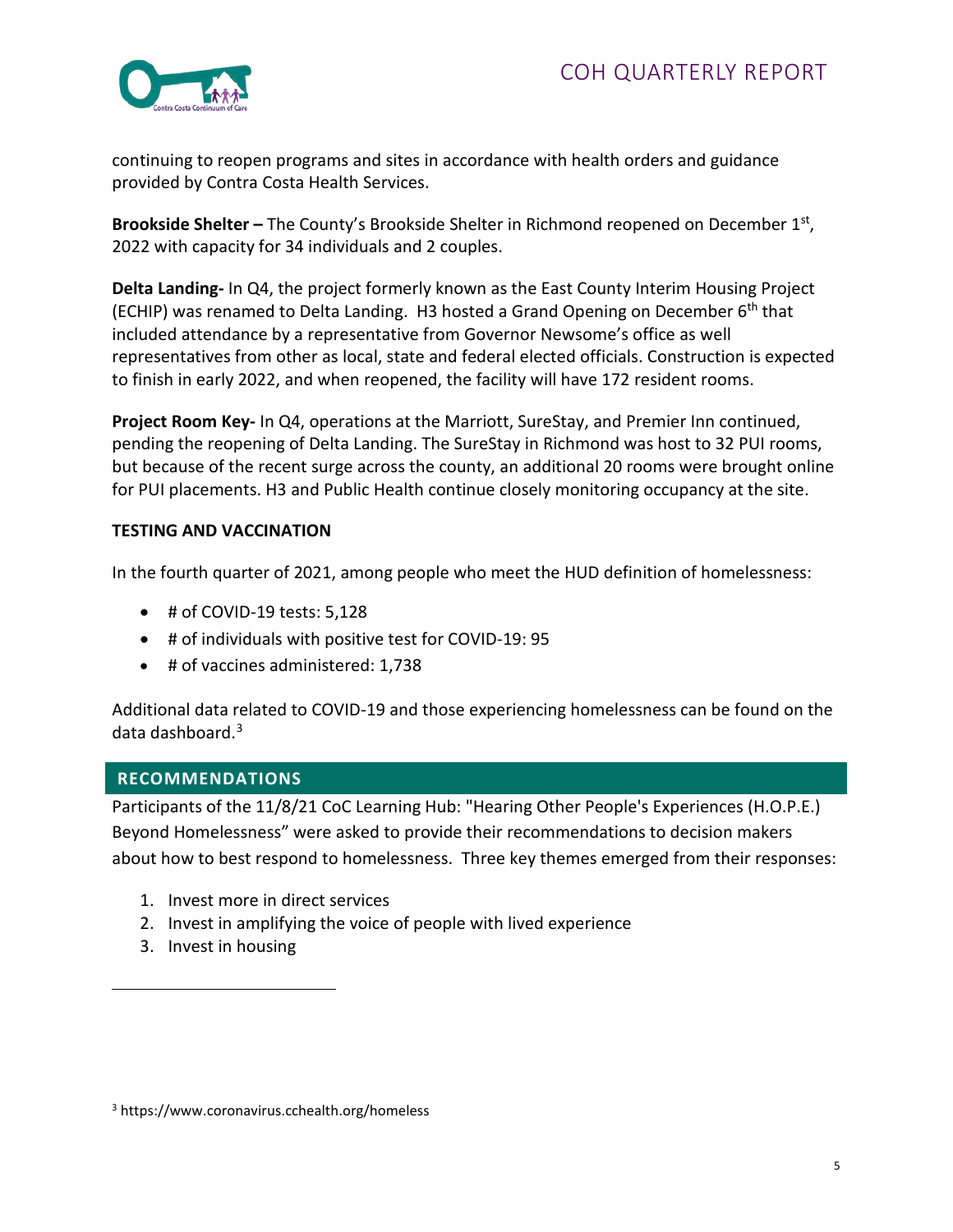COH QUARTERLY REPORT



**APPENDIX A** 

**Contra Costa County Health, Housing, and Homelessness Data Summary Q4, 2022**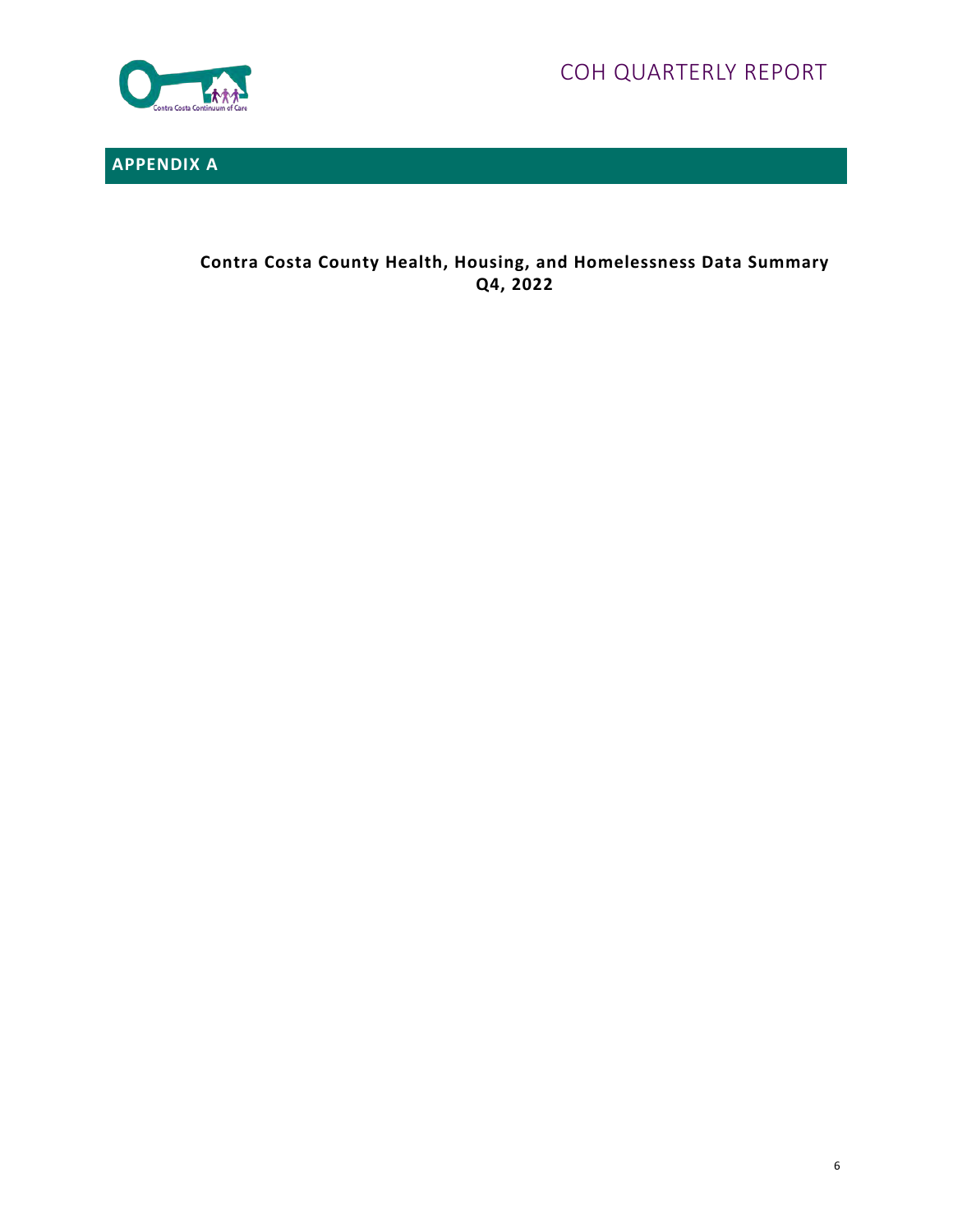

# **Contra Costa County Health, Housing, and Homelessness Data Summary**

## Description of the data:

- **What**: Program Utilization, Outcomes, and Consumer Demographics Summary
- **Who**: Contra Costa Continuum of Care (CoC) consumers
- **When**: October 1, 2021 December 31, 2021 (Quarter Four)
- **Why**: Presentation to the Board of Supervisors

This summary includes high-level analyses of CoC consumers and households during the fourth quarter (Q4) of 2021 (October 1, 2021 to December 31, 2021), focusing on the following four indicators, including race and ethnicity demographics for each measure:

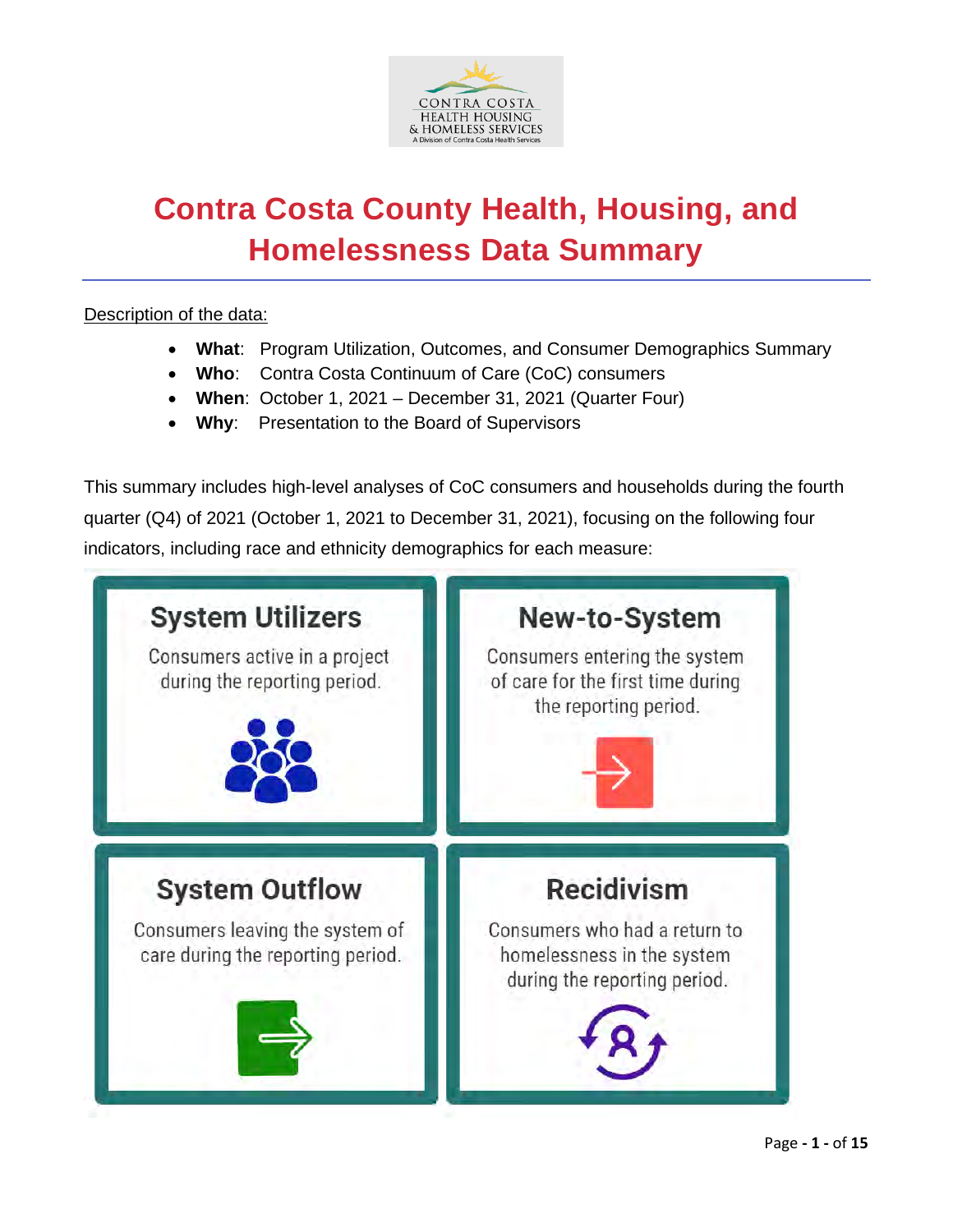

# **Main Findings**

- **System Utilizers** 
	- $\circ$  4,061 households (5,163 consumers) utilized the homelessness system of care during Q4 (Prevention and Diversion, Literally Homeless, and Permanent Housing programs<sup> $1$ </sup>).
	- o The majority of households were White (45%), followed closely by Black/African American/African (38%); 17% were Hispanic/Latin(a)(o)(x).
	- o 73% of all households accessed a Literally Homeless program.
- New-to-System
	- o 15% of all households served were new to the system (629 households).
	- o Black/African American/African households made up 42% of households that were new-to-system; White households made up 35%. 22% were Hispanic/Latin(a)(o)(x).
	- o The majority of new-to-system households (90%) accessed a Literally Homeless program during Q4.
- **System Outflow** 
	- o 19% of all households served were categorized as "outflow" or exited the system of care (776 households).
	- o The majority of exiting households were White (44%), followed closely by Black/African American/African (35%); 22% were Hispanic/Latin(a)(o)(x).
	- o 20% of households exited to a Permanent destination.
	- $\circ$  There were 147 more households exiting the system of care (776 households) than newly entering the system of care (629 households) in Q4.
- Returns
	- $\circ$  Small number of returning households (N=24) make the data vary widely from quarter to quarter.
	- o White households made up 71% of returning households and Native Hawaiian/Pacific Islanders made up 25%.
- Racial/Ethnic Comparisons
	- o The proportion of White households new-to-system and proportion of outflow were lower than White proportion of system utilizers, suggesting that White households have less movement in and out of the system of care than other populations.
	- $\circ$  The proportion of Hispanic/Latin(a)(o)(x) new-to-system and proportion of outflow were higher than their proportion of system utilizers, suggesting that Hispanic/Latin(a)(o)(x) move out in and out of the system of care faster than other populations.

<span id="page-7-0"></span><sup>1</sup> The Coordinated Entry project type is not included in this quarter's summary. Please see the Methods section for more details.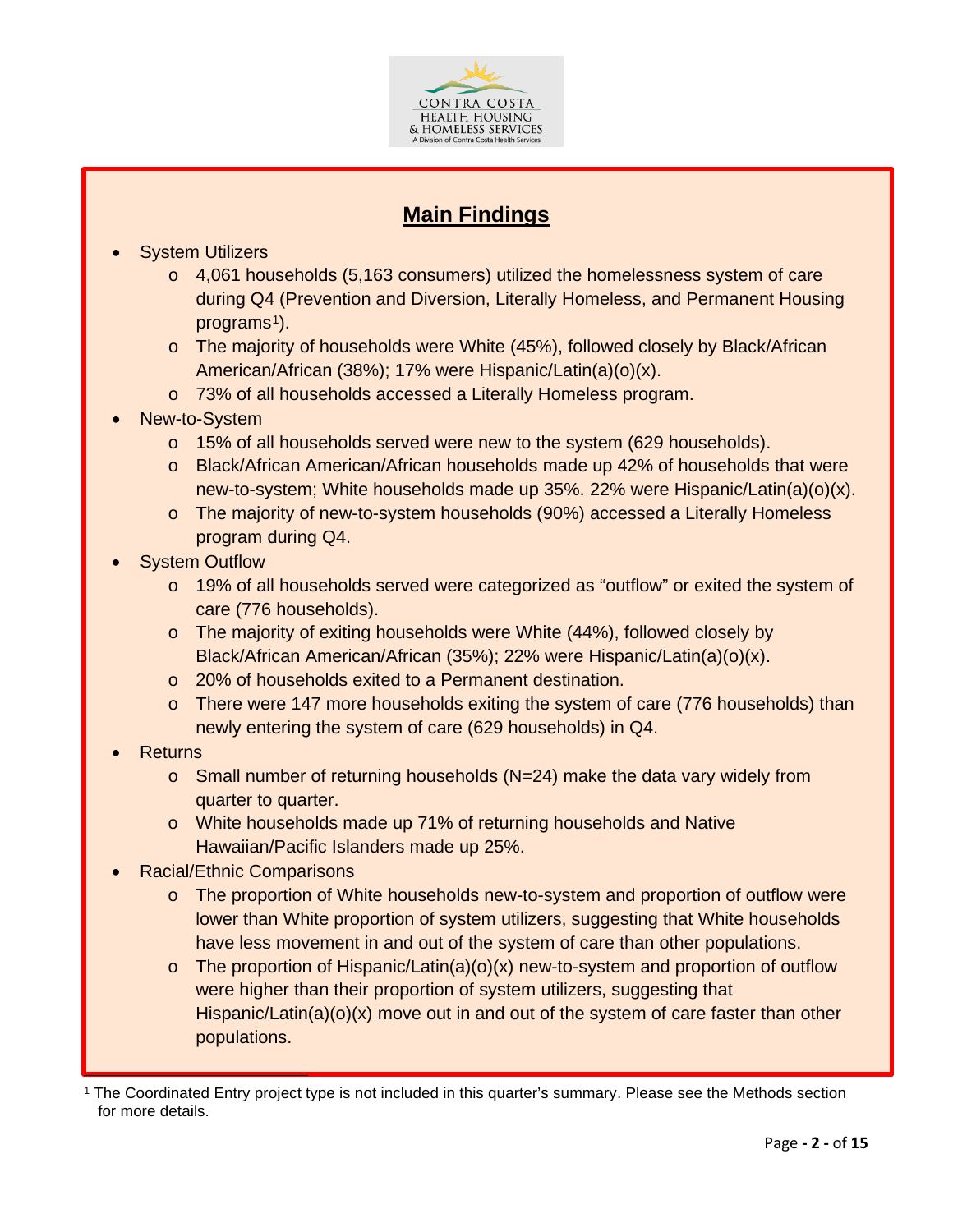

# *System Utilizers*

4,061 households (5,163 consumers) had an active enrollment in a Continuum of Care (CoC) program during Quarter Four of 2021. This included all programs in the three intervention levels of service within Contra Costa County's Homelessness CoC (Prevention and Diversion, Literally Homeless, and Permanent Housing programs<sup>[2](#page-8-0)</sup>). The number of consumers and households accessing programs at each intervention level is presented in Table 1. Of the total 4,061 household enrollments last quarter, 2,981 households (73%) accessed Literally Homeless programs, 896 households (22%) were enrolled in Permanent Housing programs, and 183 households (5%) utilized Prevention and Diversion programs.

| <b>Intervention Level</b>                                 | Number of<br><b>Consumers</b> | <b>Number of</b><br><b>Households</b> | $%$ of<br><b>Consumers</b> | $%$ of<br><b>Households</b> |  |  |
|-----------------------------------------------------------|-------------------------------|---------------------------------------|----------------------------|-----------------------------|--|--|
| <b>Prevention/Diversion</b>                               | 284                           | 183                                   | 5%                         | 5%                          |  |  |
| <b>Literally Homeless</b>                                 | 3,755                         | 2,981                                 | 72%                        | 73%                         |  |  |
| <b>Permanent Housing</b>                                  | 1,185                         | 896                                   | 23%                        | <b>22%</b>                  |  |  |
| <b>Total Deduplicated</b>                                 | 5,163                         | 4,061                                 | 100%                       | 100%                        |  |  |
| Table 1 Household Cuptom Hill-otion by Intervention Lovel |                               |                                       |                            |                             |  |  |

*Table 1. Household System Utilization by Intervention Level*

White households were the largest racial group accessing the system of care (making up 45% of households in the CoC); followed by Black/African American/African (38%). All other racial groups made up 8% or less of the CoC (Table 2).

| <b>Race of All Consumers</b>                            | <b>Number of</b><br><b>Consumers</b> | <b>Number of</b><br><b>Households Consumers Households</b> | $%$ of | $%$ of |
|---------------------------------------------------------|--------------------------------------|------------------------------------------------------------|--------|--------|
| <b>White</b>                                            | 2,154                                | 1,791                                                      | 42%    | 45%    |
| <b>Black, African American, or African</b>              | 2,008                                | 1,524                                                      | 39%    | 38%    |
| American Indian, Alaska Native, or<br><b>Indigenous</b> | 363                                  | 288                                                        | 7%     | 7%     |
| <b>Multi-Racial</b>                                     | 295                                  | 179                                                        | 6%     | 4%     |
| <b>Asian or Asian American</b>                          | 98                                   | 65                                                         | 2%     | 2%     |
| Native Hawaiian or Pacific Islander                     | 88                                   | 76                                                         | 2%     | 2%     |
| <b>Missing</b>                                          | 157                                  | 138                                                        | 2%     | 2%     |
| <b>Total Deduplicated</b>                               | 5,163                                | 4,061                                                      | 100%   | 100%   |

*Table 2. Race Breakdown by Unique Consumers and Households*

<span id="page-8-0"></span><sup>&</sup>lt;sup>2</sup> A detailed description of each program type category is provided in the Methods section of this summary.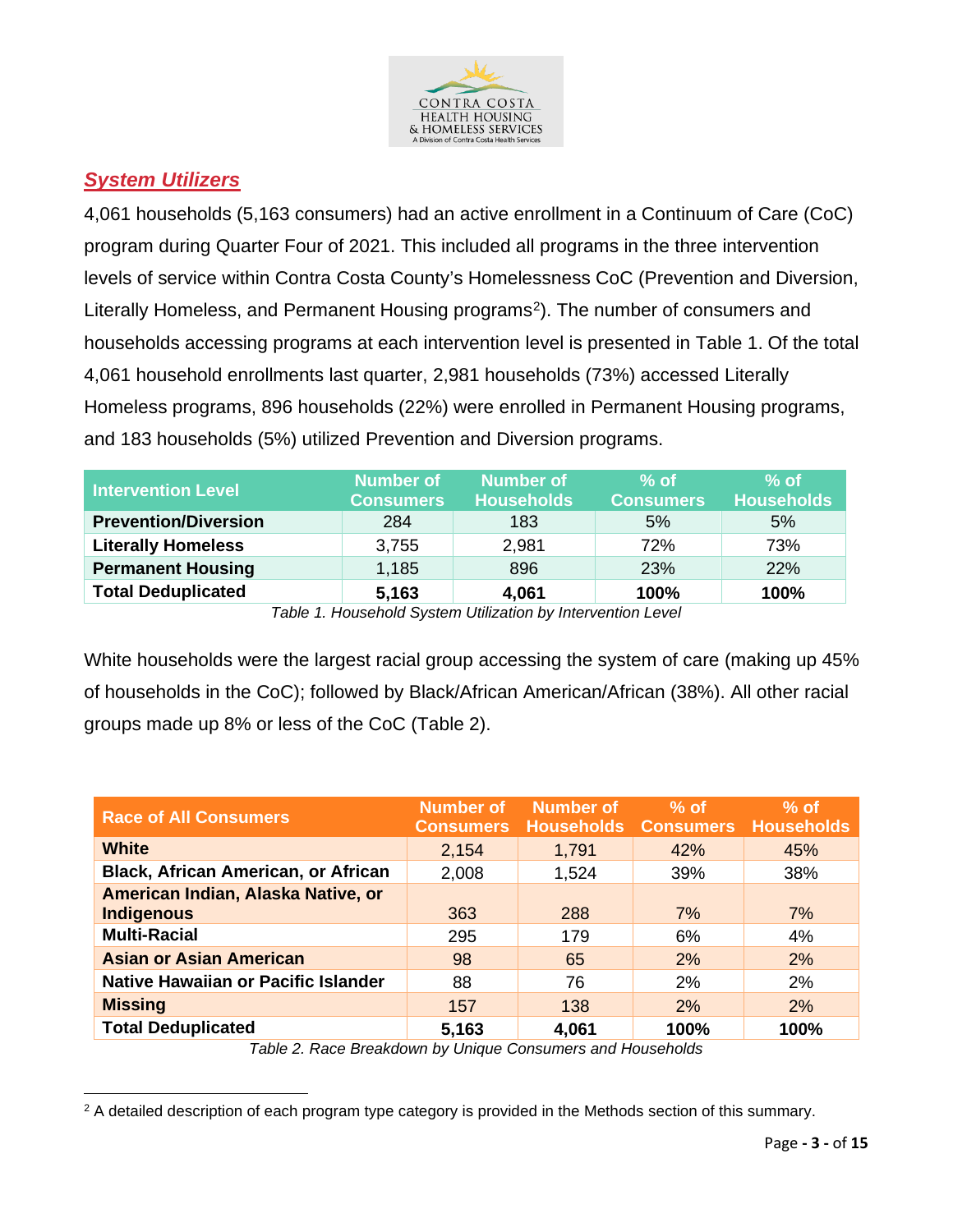

Non-Hispanic/Latin(a)(o)(x) made up 81% of the CoC; 17% were Hispanic/Latin(a)(o)(x), (Table 3).

| <b>Ethnicity of All Consumers</b> | Number of<br><b>Consumers</b> | Number of<br><b>Households</b> | $%$ of<br><b>Consumers</b> | $%$ of<br><b>Households</b> |
|-----------------------------------|-------------------------------|--------------------------------|----------------------------|-----------------------------|
| Non-Hispanic/Latin(a)(o)(x)       | 4.049                         | 3,252                          | 78%                        | 81%                         |
| Hispanic/Latin(a)(o)(x)           | 995                           | 698                            | 19%                        | 17%                         |
| <b>Missing</b>                    | 119                           | 111                            | 2%                         | 2%                          |
| <b>Total Deduplicated</b>         | 5,163                         | 4.061                          | 100%                       | 100%                        |

*Table 3. Ethnicity Breakdown by Unique Consumers and Households*

# *New-to-System*

629 households (with 905 unique consumers), or 15% of all households served during Q4, enrolled into the system of care for the first time ever during the report period. This includes new enrollments into a program within the Prevention and Diversion, Literally Homeless, or Permanent Housing intervention levels. The breakdown of program utilization by intervention level is shown in Table 4. Of the 629 new households entering the system in Q4, 64 (10%) entered Prevention and Diversion programs, 563 (90%) entered Literally Homeless programs, and 2 households (less than1%) entered Permanent Housing programs.

| <b>Intervention Level</b>       |     | Number of Number of<br><b>Consumers Households Consumers Households</b> | $%$ of | $%$ of  |
|---------------------------------|-----|-------------------------------------------------------------------------|--------|---------|
| <b>Prevention and Diversion</b> | 111 | 64                                                                      | 12%    | 10%     |
| <b>Literally Homeless</b>       | 792 | 563                                                                     | 88%    | 90%     |
| <b>Permanent Housing</b>        | 2   |                                                                         | $1\%$  | $< 1\%$ |
| <b>Total (unduplicated)</b>     | 905 | 629                                                                     | 100%   | 100%    |

*Table 4: Household Inflow by Program Type*

Black/African American/African households made up 42% of the households that were new-tosystem followed by White households (35%) and American Indian/Alaska Native/Indigenous (10%, Table 5).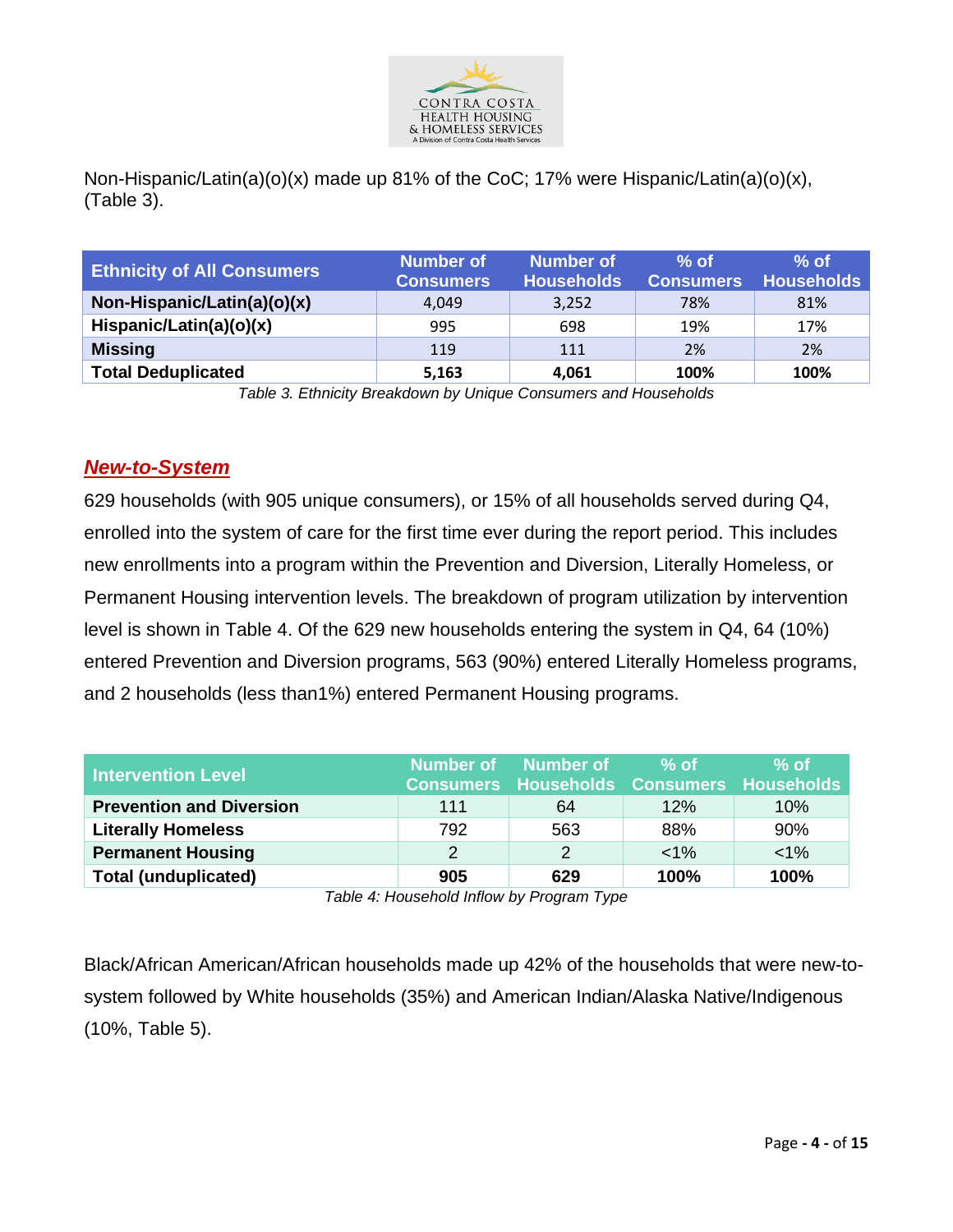

| <b>Race of All Consumers</b>                            | <b>Number of</b><br><b>Consumers</b> | <b>Number of</b><br><b>Households</b> | $%$ of<br><b>Consumers Households</b> | $%$ of |
|---------------------------------------------------------|--------------------------------------|---------------------------------------|---------------------------------------|--------|
| <b>White</b>                                            | 289                                  | 222                                   | 32%                                   | 35%    |
| <b>Black, African American, or African</b>              | 394                                  | 251                                   | 44%                                   | 42%    |
| American Indian, Alaska Native, or<br><b>Indigenous</b> | 90                                   | 66                                    | 10%                                   | 10%    |
| <b>Multi-Racial</b>                                     | 39                                   | 21                                    | 4%                                    | 3%     |
| <b>Asian or Asian American</b>                          | 11                                   | 13                                    | 2%                                    | 2%     |
| Native Hawaiian or Pacific Islander                     | 23                                   | 14                                    | 3%                                    | 2%     |
| <b>Missing</b>                                          | 47                                   | 36                                    | 5%                                    | 6%     |
| <b>Total Deduplicated</b>                               | 905                                  | 629                                   | 100%                                  | 100%   |

*Table 5: Race Breakdown of Consumers New to System of Care*

Non-Hispanic/Latin(a)(o)(x) made up 74% of the CoC; 22% were Hispanic/Latin(a)(o)(x), (Table 3). The proportion of Hispanic/Latin(a)(o)(x) that made up new-to-system (22%) was higher than the proportion of Hispanic/Latin(a)(o)(x) of system utilizers (17%).

| <b>Ethnicity of All Consumers</b> | Number of<br><b>Consumers</b> | <b>Number of</b><br><b>Households</b> | $%$ of<br><b>Consumers</b> | $%$ of<br><b>Households</b> |
|-----------------------------------|-------------------------------|---------------------------------------|----------------------------|-----------------------------|
| Non-Hispanic/Latin(a)(o)(x)       | 668                           | 463                                   | 74%                        | 74%                         |
| Hispanic/Latin(a)(o)(x)           | 202                           | 137                                   | 22%                        | 22%                         |
| <b>Missing</b>                    | 30                            | 24                                    | 4%                         | 4%                          |
| <b>Total Deduplicated</b>         | 905                           | 629                                   | 100%                       | 100%                        |

*Table 6: Ethnicity Breakdown of Consumers New to System of Care*

# *System Outflow*

776 households (1,072 consumers), or 19% of active households during Q4, exited the system of care and did not reenroll into another program by the end of the reporting period. The exit destinations of consumers leaving the system of care, according to their final exit, are shown in Table 7. Exit destination categories include Temporary settings (emergency shelters not in the HMIS, hospital, jail, staying with friends or family temporarily), Permanent settings (subsidized housing with a move-in date, moving into own unit/house, staying with friends or family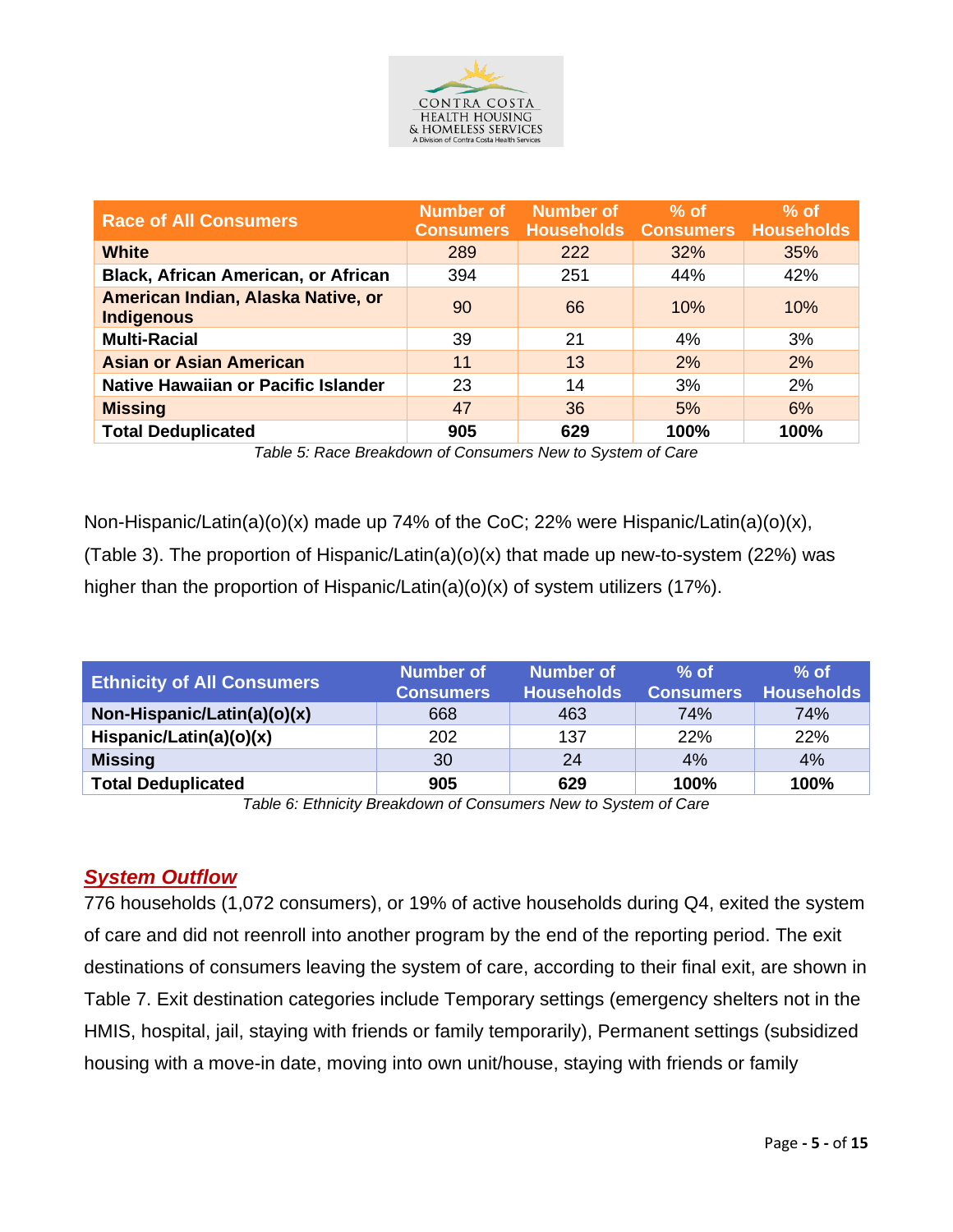

permanently, nursing home), Unsheltered Destination (last destination recorded was a place not meant for habitation), and Other (consumer deceased or destination unknown).

Most system leavers (59% of households with exits) exited to a missing or unknown destination (550 people, 457 households).158 households (294 consumers), or 20% of all household system leavers, exited to a Permanent exit destination in Quarter Four. Another 16% of households exited to a Temporary destination, and 4% to an Unsheltered exit destination.

| <b>Exit Destination Category</b> | <b>Number of</b><br><b>Consumers</b> | <b>Number of</b><br><b>Households</b> | $%$ of<br><b>Consumers</b>  | $%$ of<br><b>Households</b> |
|----------------------------------|--------------------------------------|---------------------------------------|-----------------------------|-----------------------------|
| <b>Temporary</b>                 | 179                                  | 127                                   | 17%                         | 16%                         |
| <b>Permanent</b>                 | 294                                  | 158                                   | 27%                         | 20%                         |
| <b>Unsheltered</b>               | 49                                   | 34                                    | 5%                          | 4%                          |
| Other/Unknown                    | 550                                  | 457                                   | 51%                         | 59%                         |
| <b>Total Deduplicated</b>        | 1,072                                | 776                                   | 100%                        | 100%                        |
|                                  | $\cdots$ $\cdots$                    |                                       | $\sim$ $\sim$ $\sim$ $\sim$ |                             |

*Table 7: Exit Destinations of Consumers Leaving the System of Care*

White households were the largest racial group making up system outflow (44% of households exiting the system of care); followed by Black/African American/African (35%). All other racial groups made up 10% or less of system outflow (Table 8).

| <b>Race of All Consumers</b>                            | <b>Number of</b><br><b>Consumers</b> | <b>Number of</b>  | $%$ of<br><b>Households Consumers Households</b> | $%$ of |
|---------------------------------------------------------|--------------------------------------|-------------------|--------------------------------------------------|--------|
| <b>White</b>                                            | 429                                  | 340               | 40%                                              | 44%    |
| <b>Black, African American, or African</b>              | 415                                  | 274               | 39%                                              | 35%    |
| American Indian, Alaska Native, or<br><b>Indigenous</b> | 111                                  | 79                | 10%                                              | 10%    |
| <b>Multi-Racial</b>                                     | 47                                   | 33                | 4%                                               | 4%     |
| <b>Asian or Asian American</b>                          | 14                                   | $12 \overline{ }$ | 1%                                               | 2%     |
| Native Hawaiian or Pacific Islander                     | 25                                   | 14                | 2%                                               | 2%     |
| <b>Missing</b>                                          | 31                                   | 24                | 3%                                               | 3%     |
| <b>Total Deduplicated</b>                               | 1,072                                | 776               | 100%                                             | 100%   |

*Table 8: Race Breakdown of Consumers Exiting the System of Care*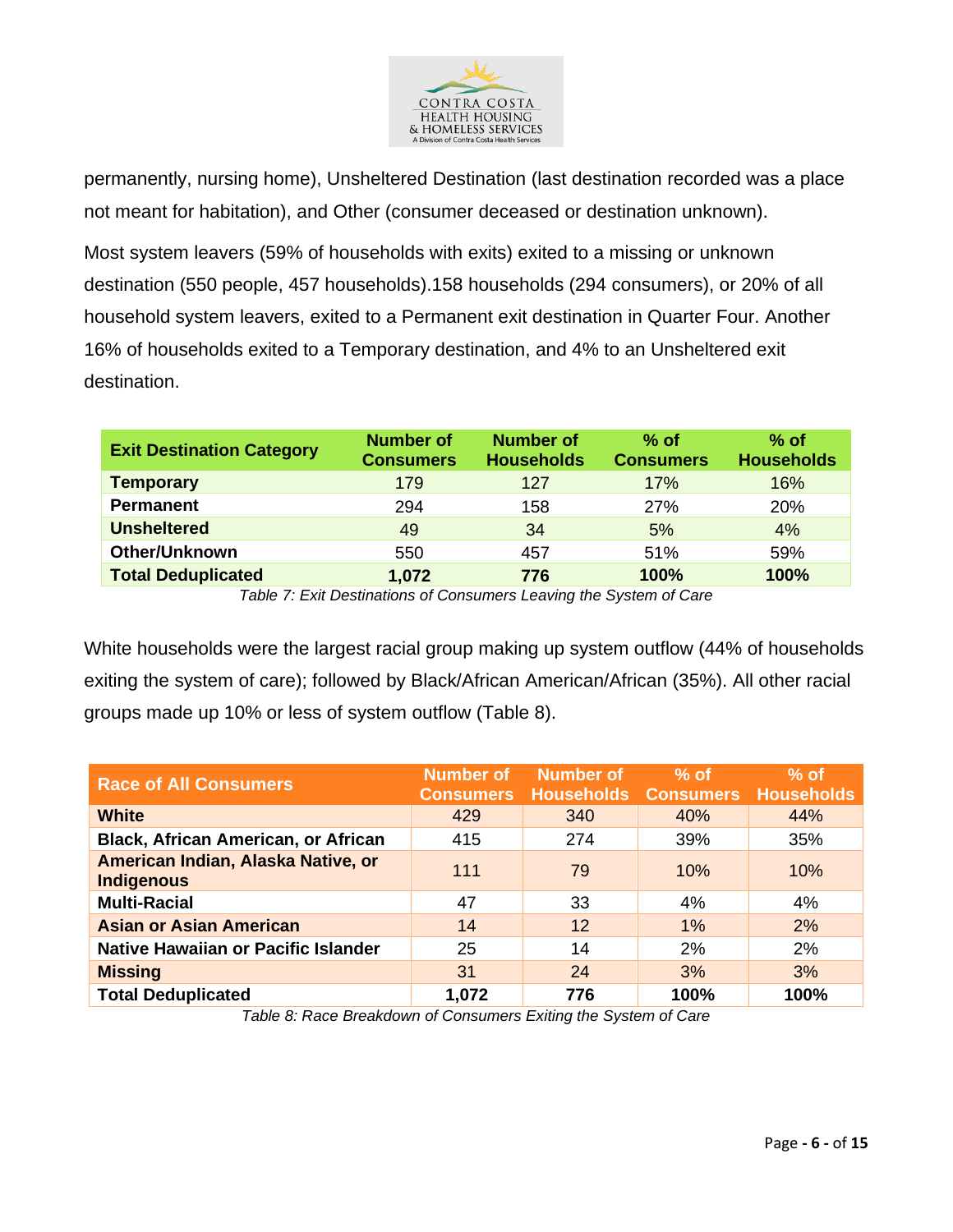

Non-Hispanic/Latin(a)(o)(x) households made up 76% of the system outflow; 22% were Hispanic/Latin(a)(o)(x), (Table 9). Hispanic/Latin(a)(o)(x) made up a greater proportion of exits from the CoC (22%) than system utilizers (17%).

| <b>Ethnicity of All Consumers</b> | Number of<br><b>Consumers</b> | Number of<br><b>Households</b> | $%$ of<br><b>Consumers</b> | $%$ of<br><b>Households</b> |
|-----------------------------------|-------------------------------|--------------------------------|----------------------------|-----------------------------|
| Non-Hispanic/Latin(a)(o)(x)       | 798                           | 594                            | <b>74%</b>                 | 76%                         |
| Hispanic/Latin(a)(o)(x)           | 257                           | 1167                           | 24%                        | 22%                         |
| <b>Missing</b>                    | 17                            | 15                             | 2%                         | 2%                          |
| <b>Total Deduplicated</b>         | 1,072                         | 776                            | 100%                       | 100%                        |

*Table 9: Ethnicity Breakdown of Consumers Exiting the System of Care*

# *Returns to Homelessness*

24 households (32 consumers) returned as literally homeless to the CoC in Q4 of 2021. A return as literally homeless included anyone who enrolled in a Literally Homeless program within two years from their last exit to a Permanent destination.

Because the number of people/households returning each quarter is small, proportions of returns by race and ethnicity will be more pronounced and will fluctuate significantly each quarter. Please keep this in mind as conclusions are drawn potentially indicating disparities.

White households made up a greater proportion of people returning to the system (71%) and Native Hawaiian/Pacific Islander made up 25%. No head of household from other racial groups returned to the crisis response from a previous permanent housing exit (Table 10). Again, these numbers are too low to draw comparisons to other data in this report.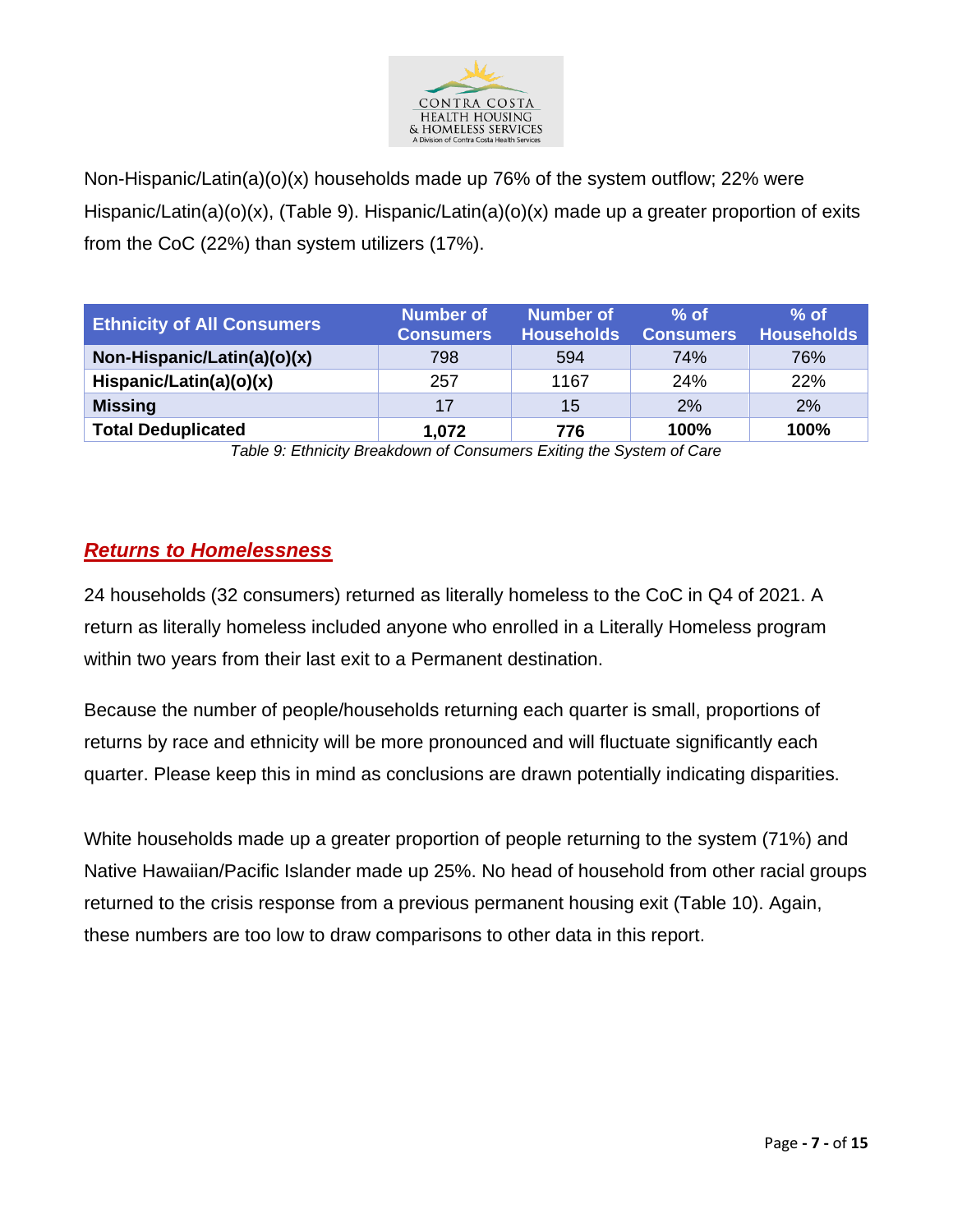

| <b>Race of All Consumers</b>                            | <b>Number of</b><br><b>Consumers</b> | <b>Number of</b><br>Households* | $%$ of<br><b>Consumers</b> | $%$ of<br>Households* |
|---------------------------------------------------------|--------------------------------------|---------------------------------|----------------------------|-----------------------|
| <b>White</b>                                            | 17                                   | 17                              | 53%                        | 71%                   |
| <b>Black, African American, or African</b>              | 3                                    | 0                               | 9%                         | $0\%$                 |
| American Indian, Alaska Native, or<br><b>Indigenous</b> |                                      | 0                               | 3%                         | $0\%$                 |
| <b>Multi-Racial</b>                                     | 3                                    | 0                               | 9%                         | 0%                    |
| <b>Asian or Asian American</b>                          | 0                                    | 0                               | $0\%$                      | $0\%$                 |
| Native Hawaiian or Pacific Islander                     |                                      | 6                               | 22%                        | 25%                   |
| <b>Missing</b>                                          |                                      |                                 | 3%                         | 4%                    |
| <b>Total Deduplicated</b>                               | 32                                   | 24                              | 100%                       | 100%                  |

\*Household data is based on the HoH.

*Table 10: Race Breakdown of Consumers Returning to System of Care*

Hispanic/Latin(a)(o)(x) made up 54% of the system returners (13 households, Table 11).

| <b>Ethnicity of All Consumers</b> | Number of<br><b>Consumers</b> | <b>Number of</b><br><b>Households</b> | $%$ of<br><b>Consumers</b> | $%$ of<br><b>Households</b> |
|-----------------------------------|-------------------------------|---------------------------------------|----------------------------|-----------------------------|
| Non-Hispanic/Latin(a)(o)(x)       | 16                            | 11                                    | 50%                        | 46%                         |
| Hispanic/Latin(a)(o)(x)           |                               | 13                                    | 50%                        | 54%                         |
| <b>Missing</b>                    |                               |                                       | 0%                         | 0%                          |
| <b>Total Deduplicated</b>         | 32                            | 24                                    | 100%                       | 100%                        |

*Table 11: Ethnicity Breakdown of Consumers Returning to System of Care*

# *Overview of System Utilization*

Summarizing the Quarter Four findings presented above, the system of care was comprised of 4,061 households and 5,163 consumers. There were 629 households (905 consumers) entering the system of care and 776 households (1,072 consumers) which exited the system of care. 24 households (32 consumers) returned within 24 months (Figure 1).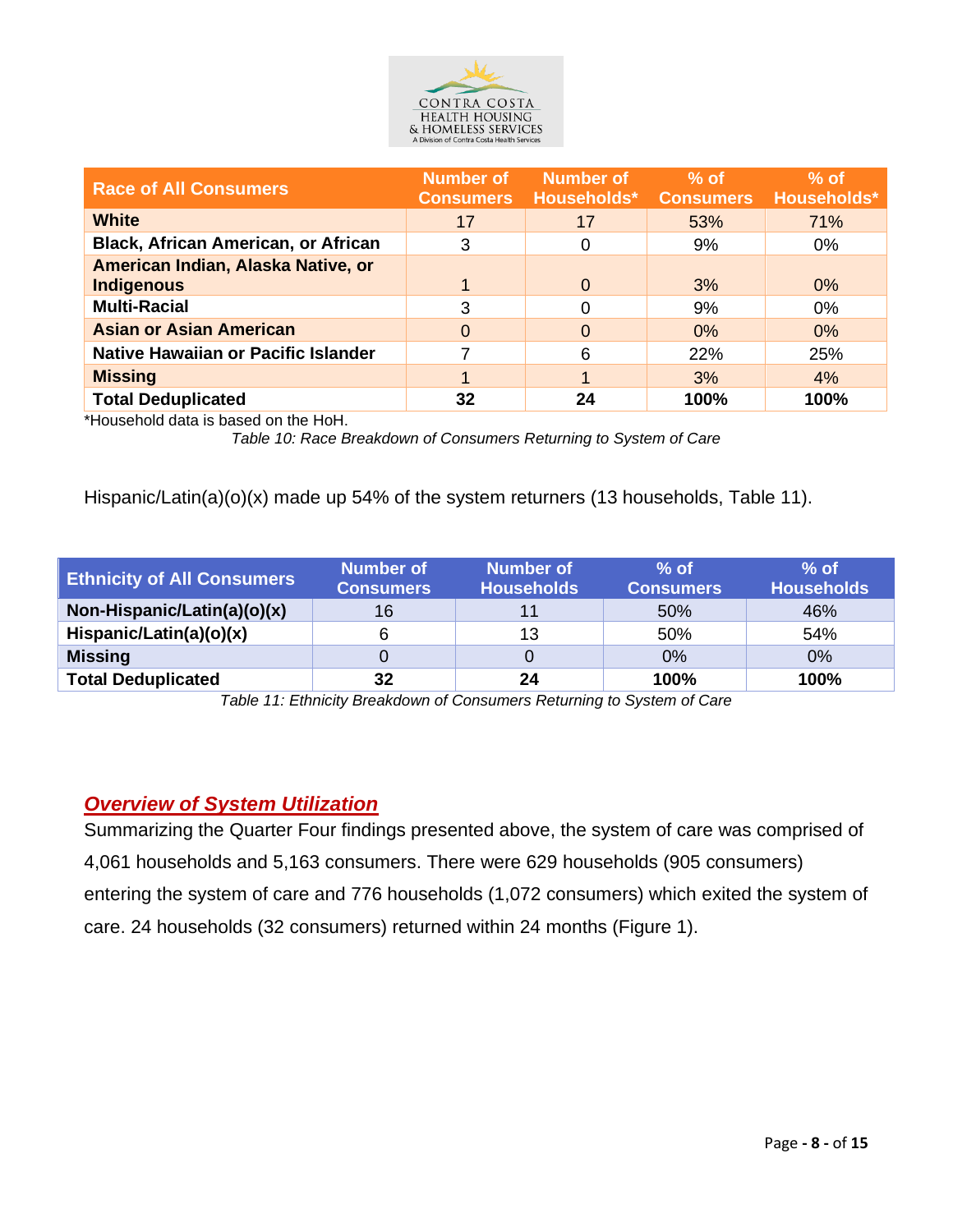

# Overview of System Utilizers (Households)



*Figure 1: Overview of System Utilization Unique Households)*

There are differences by race and ethnicity for system utilizers, new-to-system, outflow, and returns to the homelessness system of care (Figure 2):

- White households made up 45% of system utilizers, 35% of new-to-system, 44% of outflow, and 71% of returns. The lower percent of new-to-system than system utilizers suggests that White households had more people who remained in the system for longer periods of time than other racial/ethnic groups. The very few number of households that return to the system within the reporting period make inferences about the data inconclusive.
- Black/African American/African households made up 38% of system utilizers, 42% of new-to-system, 35% of outflow, and 0% of returns. There were no differences across the system categories.
- American Indian/Alaska Native/Indigenous made up 7% of system utilizers, 10% of new-to-system, 10% of outflow, and 0% of returns. They had higher rates of new-tosystem than system utilization and exits/outflow.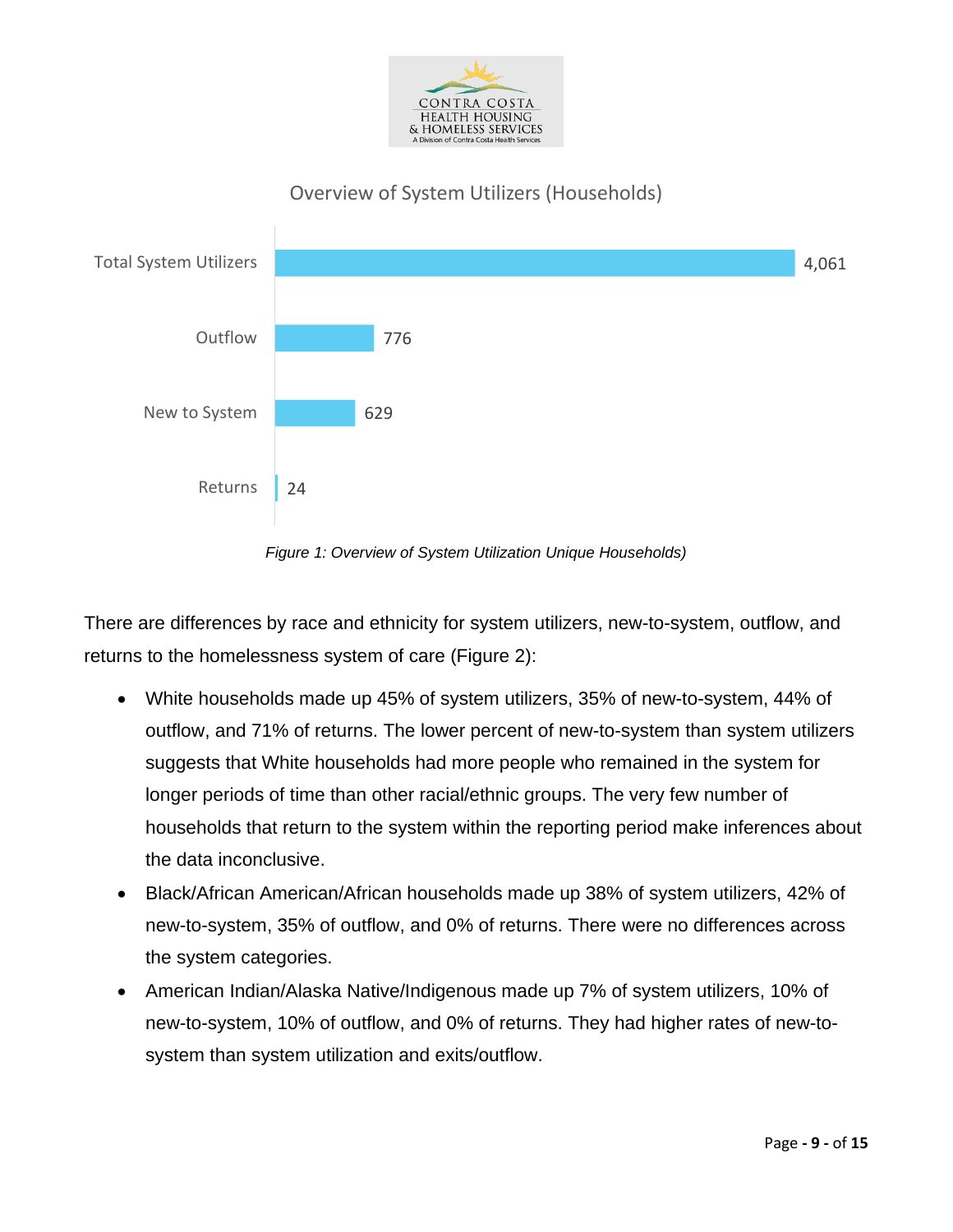

- People with Multiple Races made up 4% of system utilizers, 3% of new-to-system, 4% of outflow, and 0% of returns. There were no differences across the system categories.
- Asian/Asian American households made up 2% of system utilizers, 2% of new-tosystem, 3% of outflow, and 0% of returns. There were no differences across the system categories.
- Native Hawaiian/Pacific Islander households made up 1% of system utilzers, 2% of new-to-system, 2% of outflow, and 25% of returns. The very few number of households that return to the system within the reporting period make inferences about the data inconclusive.
- Hispanic/Latin(a)(o)(x) households made up 17% of system utilizers, 22% of new-tosystem, 22% of outflow, and 46% of returns. The higher proportion of new-to-system and outflow than system utilizers suggest that this population moves in and out of the system faster than other racial/ethnic groups. The very few number of households that return to the system within the reporting period make inferences about the data inconclusive.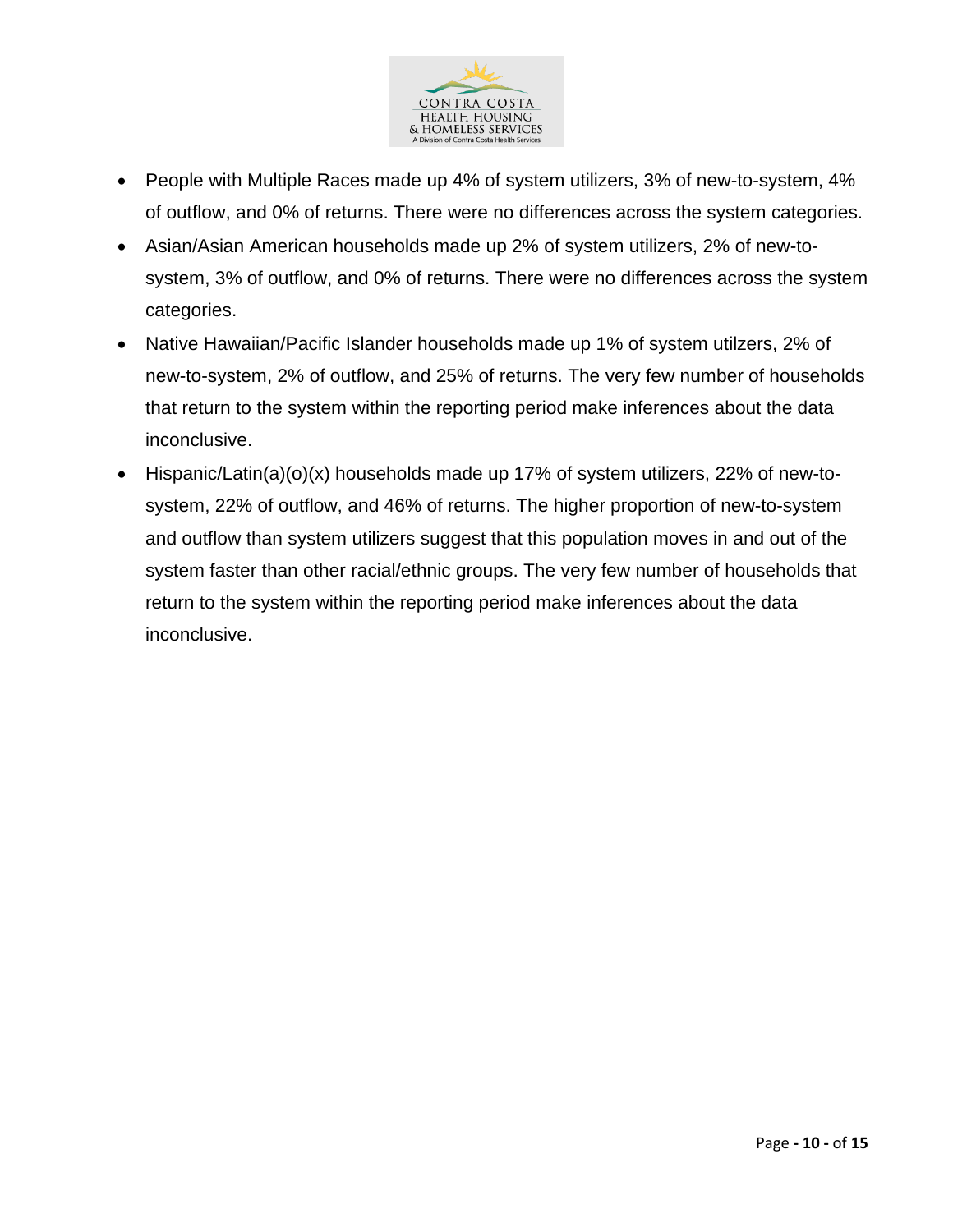

# Race and Ethnicity Across User Type



*Figure 2: System Utilization by Race & Ethnicity*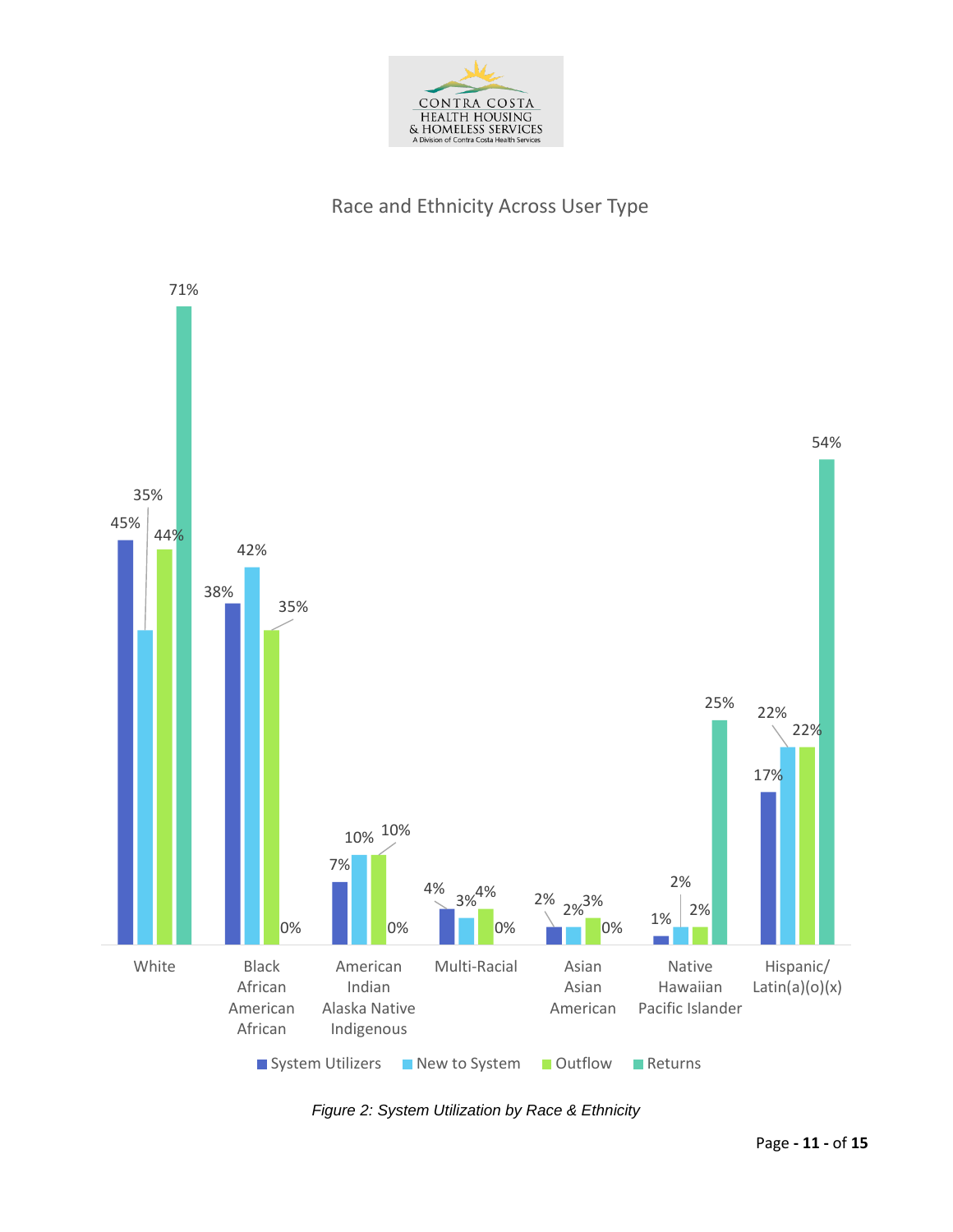

# *Review of 2021 Quarterly Trends*

A comprehensive analysis of 2021 system utilizers, inflow, outflow, returns, and race/ethnicity differences will be provided in the 2021 annual report. As a preliminary review, the four quarterly reports were compared to identify trends or noteworthy shifts. The take-aways are provided below.

- Data quality and completeness for each quarterly report is impacted by how many days the report is run after the quarter ended. This real-time data changes after each quarter due to auto-exits and data cleaning. The number of system utilizers and people in outflow is greater when the report is run soon after the quarter ended. For this reason, program and policy decisions should rely on annual data instead of quarterly data.
- Race and ethnicity make-up did not vary from quarter to quarter across system utilizers, inflow, or outflow. Variations in race/ethnicity among returners varied, likely due to the small number of people/households each quarter returning to the system from permanent housing. For this reason, program and policy decisions that focus on households returning to the system should rely on annual data instead of quarterly data.
- The number of system utilizers was similar from quarter to quarter and did not appear to have seasonal differences.
- Inflow varied from 538 households during Q2 to 629 in Quarters 1 and 4.
- Outflow varied from 421 households in Q1 to 1,003 in Q2 (again, the lower outflow may have been a result of running the report soon after the quarter ended).
- The different between inflow and outflow was greatest in Q2 with 495 households added to the system of care.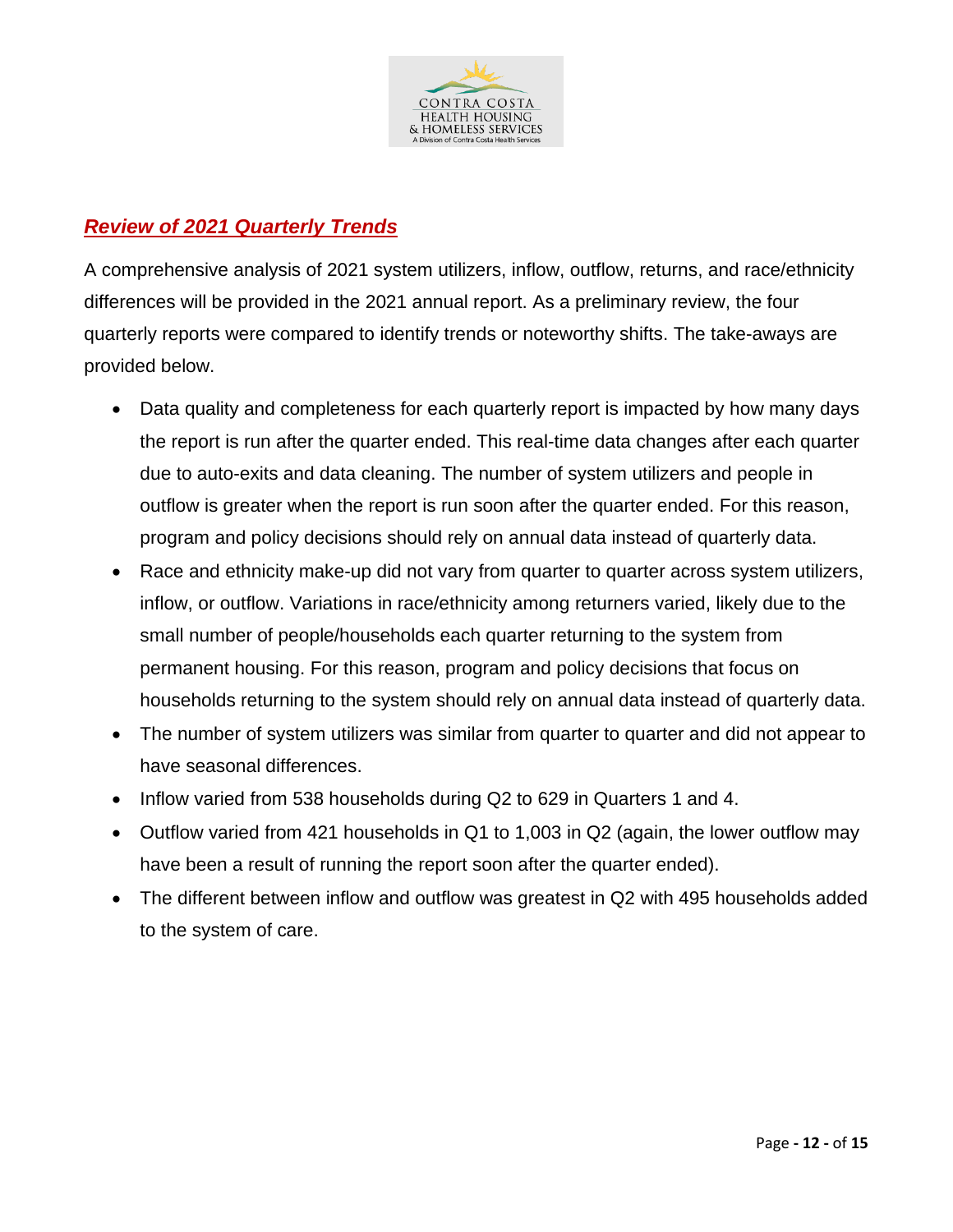

# *Methods & Definitions*

#### **How to Use This Report**

- The report analyzes "real-time" data that changes as people enter and exit new programs. The quality and completeness of the data is impacted by the amount of time between the end of the quarter and the data-run date. For Quarter 4, the report was prepared 47 days after the end of the quarter.
- As the methodology to pull and analyze the BOS quarterly data continues to be refined and improved, we recommend not drawing conclusions based on previous BOS quarter data. An annual report summarizing all quarters will be published in early 2022 that will provide insight on these four primary indicators over an annual basis. Further, the HMIS is a live and shared database; numbers are potentially subject to minor fluctuations at any given time, should the report be rerun for the same time period. This could be due to retroactive data entry or data clean-up work.

#### **Head of Household (HoH)**

- The Head of Household (HoH) is one member of a household to whom all other household members can be associated. A household can be a single individual or a group of persons who apply together to a continuum project for assistance and who live together in one dwelling unit, or, for persons who are not housed, who would live together in one dwelling unit if they were housed. For the purpose of this report, the demographic data of the HoH represents the entire household.
- Sometimes consumers enroll in a program with a household and enroll in another program as a single adult. They are reflected in both the household count and the consumer count.
- Household data is determined by the HoH, including demographics such as race and ethnicity.

## **Race Definitions (as defined by the Department of Housing and Urban Development)**

- American Indian, Alaska Native, or Indigenous: A person having origins to any of the indigenous peoples of North and South America, including Central America.
- Asian or Asian American: A person having origins of Asian descent, including but not limited to Chinese, Indian, Japanese, Korean, Pakistani, Vietnamese, or another representative nation/region.
- Black, African American, or African: A person having origins to any of the Black racial groups of Africa, including Afro-Caribbean.
- Native Hawaiian or Pacific Islander: A person having origins in any of the indigenous peoples of Hawaii, Guam, Samoa, or another Pacific Island.
- Multi-Racial: A person who identifies as more than one race.
- White: A person having origins in any of the original peoples of Europe, the Middle East, or North Africa.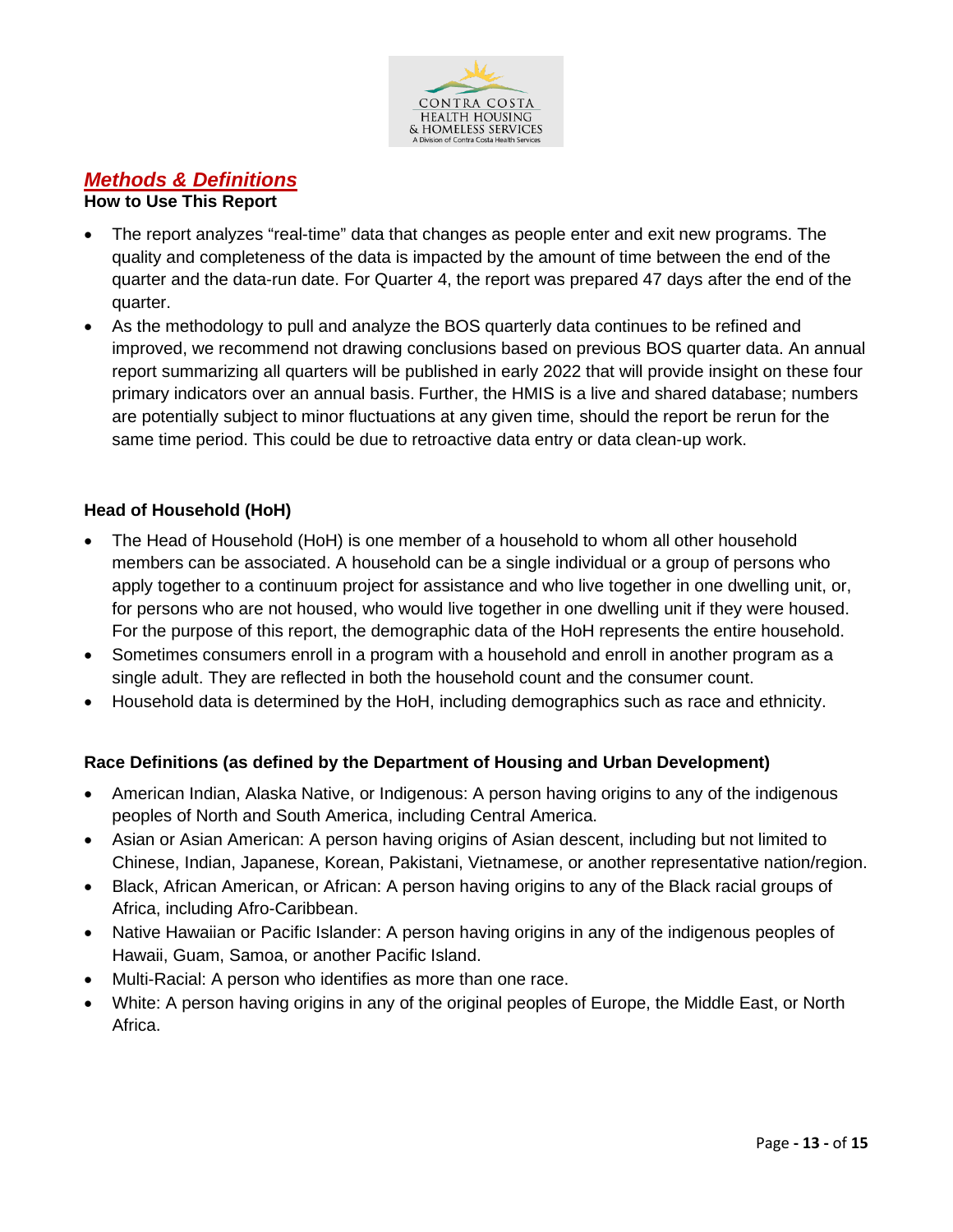

#### **Ethnicity**

• Hispanic/Latin(a)(o)(x): A person of Central American, Latin American, or South American origin, separate from race.

#### **Deduplication Strategies—intervention levels, outflow, new-to-system, returners**

• Consumers and households may enter multiple programs within the same intervention level, or even across intervention levels, resulting in multiple enrollments over the course of a report period. This requires manually removing duplicate enrollments. When removing duplicate enrollments across intervention levels, we chose enrollments in Literally Homeless over Prevention and Diversion or Permanent Supportive Housing. For the outflow, new-to-system, and return analyses, the order of deduplication did not impact the results as we simply needed to know the number of consumers/households.

#### **Intervention Levels**

- Intervention Levels included in this report are 1) Prevention and Diversion, 2) Literally Homeless, and 3) Permanent Housing. Coordinated Entry has been excluded from this analysis due to pending system wide decisions around inclusion/exclusion criteria, as well as data completion concerns. The system utilization numbers in this report will be noticeably lower compared to Quarter 1, which did include Coordinated Entry program data.
	- o Prevention and Diversion:
		- An enrollment into a Homeless Prevention or Diversion program
	- o Literally Homeless:
		- An enrollment in Emergency Shelter, Transitional Housing, or Street Outreach
		- An enrollment in a Services Only project with no move-in date recorded, and with a housing status not equal to "stably housed"
		- Rapid Rehousing or Permanent Supportive Housing if the household does not have a move-in date
	- o Permanent Housing:
		- An enrollment in Rapid Rehousing or Permanent Supportive Housing with a move-in date
		- An enrollment in Street Outreach or Services Only project while stably housed, according to the housing status question

#### **Exit Destination Categories**

- The specific exit destinations that fall under each category are listed below:
	- o Temporary:
		- Emergency shelter not in HMIS, including hotel or motel paid for with emergency shelter voucher, or RHY-funded Host Home shelter, Hospital or other residential nonpsychiatric medical facility, Host Home (non-crisis), Hotel or motel paid for without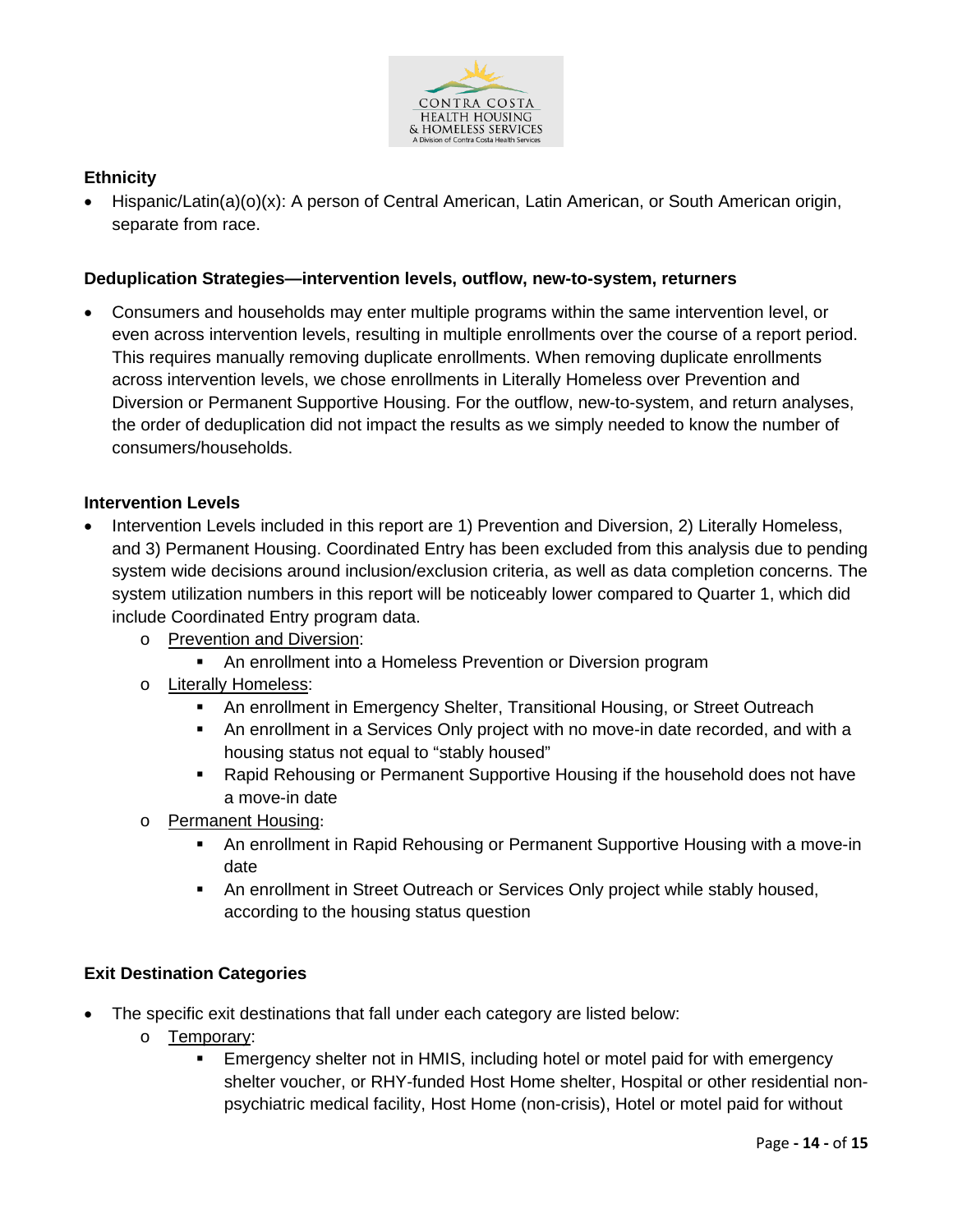

emergency shelter voucher, Moved from one HOPWA funded project to HOPWA TH, Jail, prison or juvenile detention facility, Psychiatric hospital or other psychiatric facility, Staying or living with family, temporary tenure (e.g. room, apartment or house), Staying or living with friends, temporary tenure (e.g. room, apartment or house), Transitional housing for homeless persons (including homeless youth) not in HMIS, Safe Haven, Residential project or halfway house with no homeless criteria, Substance abuse treatment facility or detox center.

- o Permanent:
	- Long-term care facility or nursing home, Rental by client in a public housing unit, Rental by client, no ongoing housing subsidy, Rental by client, with GPD TIP housing subsidy, Owned by client, no ongoing housing subsidy, Owned by client, with ongoing housing subsidy, Moved from one HOPWA funded project to HOPWA PH, Rental by client, with HCV voucher (tenant or project based), Rental by client, with other ongoing housing subsidy, Rental by client, with RRH or equivalent subsidy, Rental by client, with VASH housing subsidy, Permanent housing (other than RRH) for formerly homeless persons, Staying or living with friends, permanent tenure, Foster care home or foster care group home, Staying or living with family, permanent tenure. All of these exits must have a move-in date.
- o Unsheltered:
	- Place not meant for habitation (e.g., a vehicle, an abandoned building, bus/train/subway station/airport or anywhere outside).
- o Other/Unknown:
	- Client doesn't know, Client refused, Data not collected, Deceased, Other, or No exit interview completed.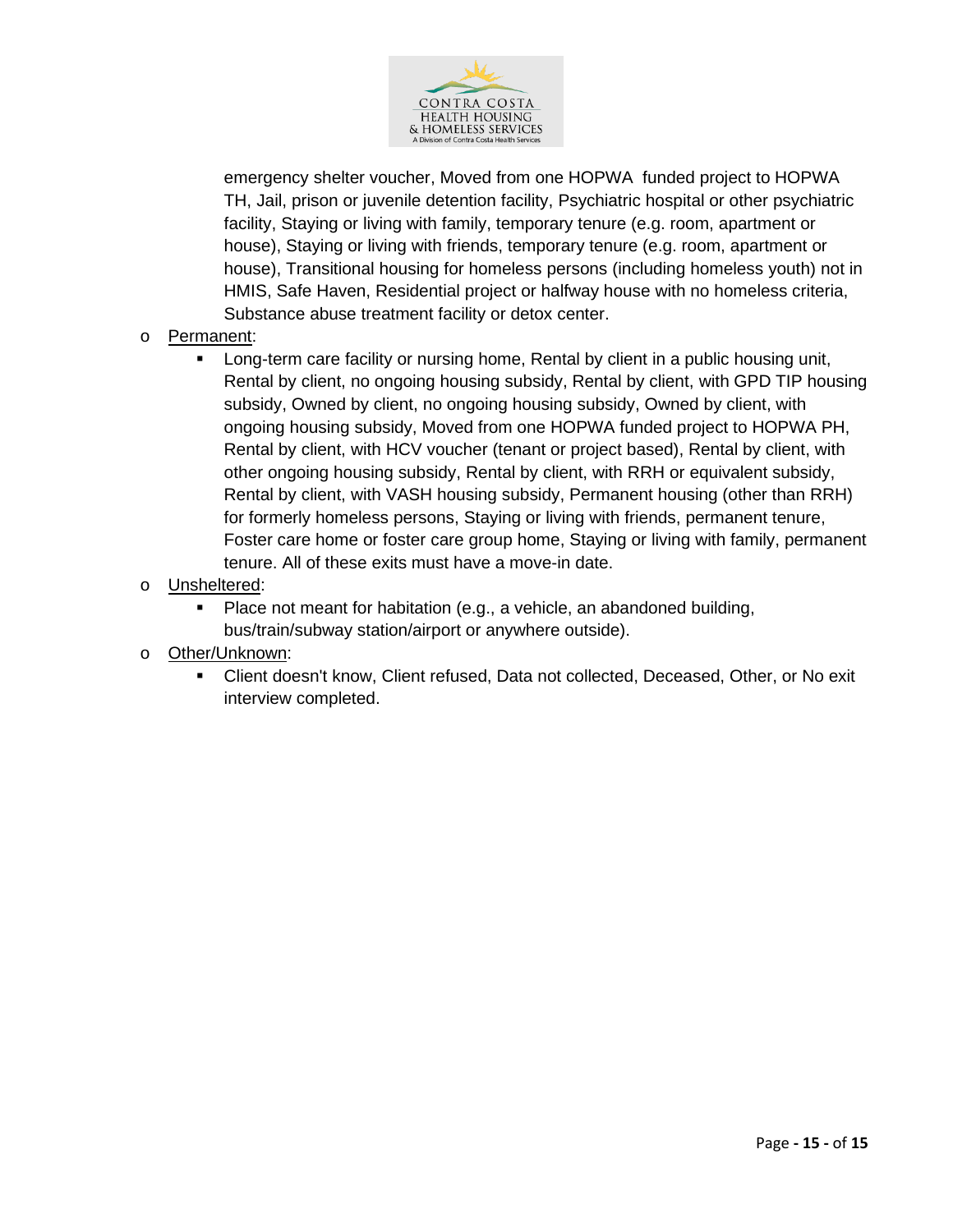

# **APPENDIX B**

# **Commonly Used Acronyms and Terms**

| <b>Acronym</b> | <b>Definition</b>                                                                                       |
|----------------|---------------------------------------------------------------------------------------------------------|
| <b>APR</b>     | Annual Performance Report (for HUD homeless programs)                                                   |
| <b>BOS</b>     | Board of Supervisors (Contra Costa County)                                                              |
| <b>BCSH</b>    | California Business Consumer, Services and Housing Agency                                               |
| CARE           | <b>Coordinated Assessment and Resource</b>                                                              |
| CCACS/CCYCS    | Contra Costa Adult Continuum of Service/ Contra Costa Youth Continuum of Services (H3<br>programs)      |
| CDBG,          | Community Development Block Grant (federal and state programs) and the federal                          |
| CDBG-CV        | Community Development Block Grant CARES Act coronavirus allocation.                                     |
| <b>CESH</b>    | California Emergency Solutions and Housing program (state funding)                                      |
| <b>COH</b>     | <b>Council on Homelessness</b>                                                                          |
| Continuum of   | Continuum of Care approach to assistance to the homeless. Federal grant program                         |
| Care (CoC)     | promoting and funding permanent solutions to homelessness.                                              |
| Con Plan       | Consolidated Plan, a locally developed plan for housing assistance and urban development<br>under CDBG. |
| CES/CE         | <b>Coordinated Entry</b>                                                                                |
| <b>CNWS</b>    | <b>Concord Naval Weapons Station</b>                                                                    |
| <b>CORE</b>    | Coordinated Outreach Referral, Engagement program                                                       |
| COVID-19       | Coronavirus                                                                                             |
| <b>DCD</b>     | Contra Costa Department of Conservation and Development                                                 |
| <b>DOC</b>     | <b>Department Operations Center</b>                                                                     |
| <b>CDSS</b>    | <b>California Department of Social Services</b>                                                         |
| <b>EHSD</b>    | (Contra Costa County) Employment and Human Services Division                                            |
| EOC            | <b>Emergency Operations Center</b>                                                                      |
| ESG and ESG-   | Emergency Solutions Grant (federal and state program) and the federal Emergency                         |
| <b>CV</b>      | Solutions Grant CARES Act coronavirus allocation.                                                       |
| <b>FMR</b>     | Fair Market Rent (maximum rent for Section 8 rental assistance/CoC grants)                              |
| <b>HCD</b>     | Housing and Community Development (State office)                                                        |
| <b>HCFC</b>    | Housing Coordinating and Financing Council (state governing board under BCSH)                           |
| <b>HEAP</b>    | Homeless Emergency Aid Program (state funding)                                                          |
| <b>HEARTH</b>  | Homeless Emergency and Rapid Transition to Housing (HEARTH) Act of 2009                                 |
| <b>HHAP</b>    | Homeless Housing and Assistance Program (state funding);                                                |